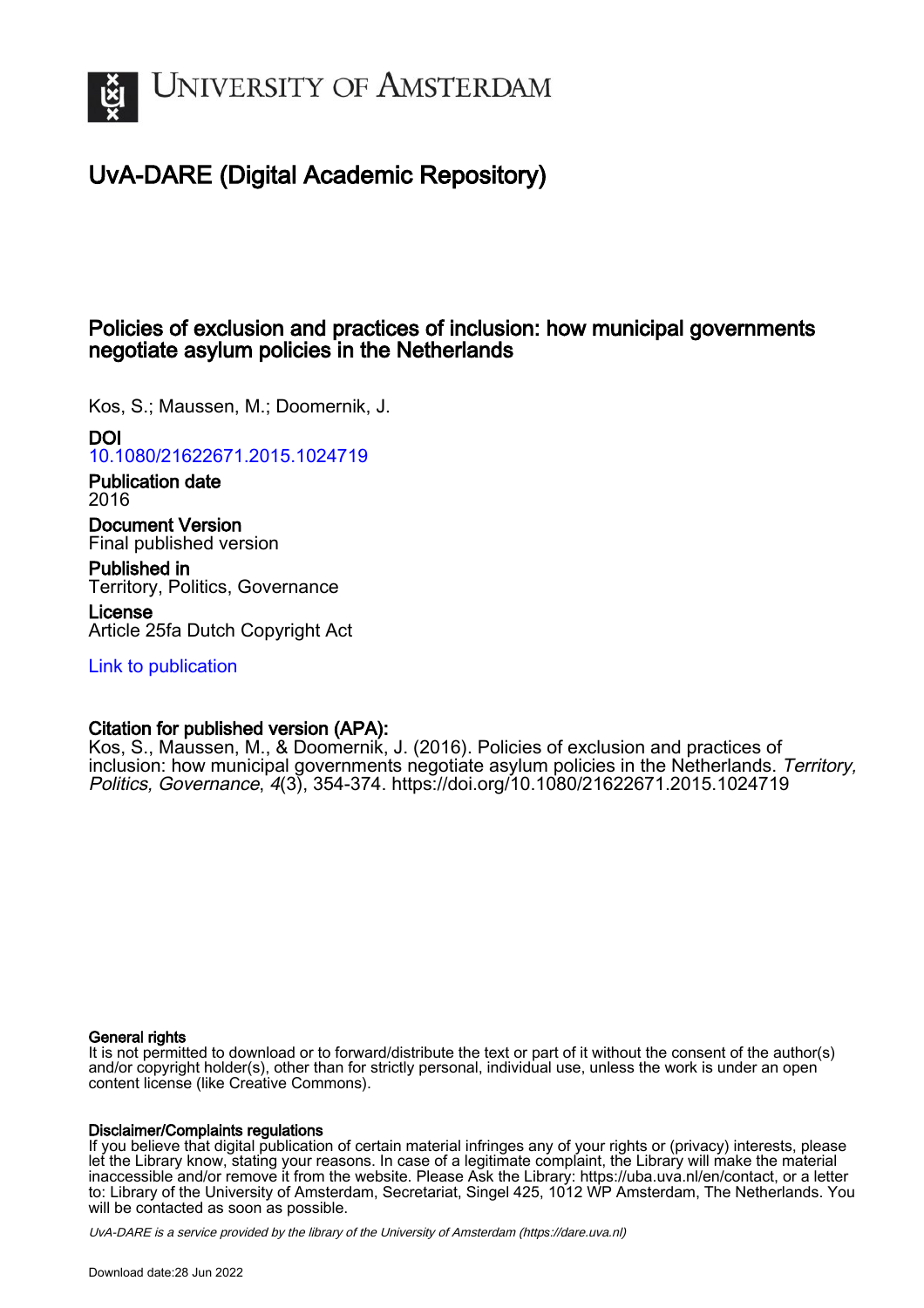# Policies of Exclusion and Practices of Inclusion: How Municipal Governments Negotiate Asylum Policies in the Netherlands

# SANNE KOS, MARCEL MAUSSEN and JEROEN DOOMERNIK

(Received November 2013: in revised form January 2015)

ABSTRACT There is a major gap in Dutch refugee and immigration control policies between its ambitions and outcomes. It results in considerable numbers of rejected asylum seekers who, while they cannot be expelled from the country, are excluded from government support and from opportunities to work in the belief this should encourage voluntary departure. Destitution and homelessness can often be the result, an outcome which poses problems in cities, creates a challenge for local government and triggers calls for political change from non-governmental actors. This article analyses the ways Dutch municipalities have developed practices to cushion and counteract aspects of such exclusionary national asylum policies, how these municipal actors justify these actions and how they thereby question the legitimacy of national policies and their execution. The analysis reveals the tensions that exist in the governance of migration through national policies and local practices. While not discounting the possibility that these actions and argumentations provide fuel to national political sentiments favouring the further exclusion of 'irregular' migrants, in this study we argue that at times they may also strengthen democratic policy-making and drive policy change.

EXTRACTO Existe una laguna importante entre las ambiciones y los resultados de las políticas de control de refugiados y de inmigración en los Países Bajos. Esto lleva a que un gran número de solicitantes de asilo rechazados no pueden ser expulsados del país pero a la vez son excluidos del apoyo gubernamental y de las oportunidades de trabajo con la idea de que así se estimulará su salida voluntaria. Lo que muchas veces ocurre es que se quedan sin hogar y acaban viviendo en la indigencia, lo que plantea problemas en las ciudades, supone un reto para los Gobiernos locales y lleva a que organizaciones no gubernamentales demanden un cambio político. En este artículo se analiza cómo los municipios neerlandeses han desarrollado métodos para amortiguar y contrarrestar los aspectos de tales políticas de asilo nacionales de exclusión, el modo en que estos organismos municipales justifican estas medidas y cómo de esta manera cuestionan la legitimidad de las políticas nacionales y su ejecución. En este análisis se muestran las tensiones que existen en la regulación de la migración mediante políticas nacionales y prácticas locales. Si bien no se descarta la posibilidad de que estas acciones y argumentos alimenten sentimientos políticos nacionalistas a favor de excluir aún más a los emigrantes 'irregulares', en este estudio defendemos que a veces también podrían reforzar la elaboración de políticas democráticas e impulsar cambios políticos.

RESUME De toute évidence, il y a une lacune majeure dans les politiques aux Pays-Bas concernant le contrôle des réfugiées et des immigrés quant aux ambitions et aux résultats. Il finit par un nombre non-négligeable de demandeurs d'asile refusés qui, alors que l'on ne peut pas les expulser d'un territoire, ils n'ont ni aucun droit à l'aide de l'État, ni aucun accès aux

Author details: Sanne Kos, Marcel Maussen, Jeroen Doomernik, Department of Political Science, University of Amsterdam, Nieuwe Achtergracht 166, 1018 WV Amsterdam, The Netherlands. Email: [m.j.m.maussen@uva.nl](mailto:m.j.m.maussen@uva.nl)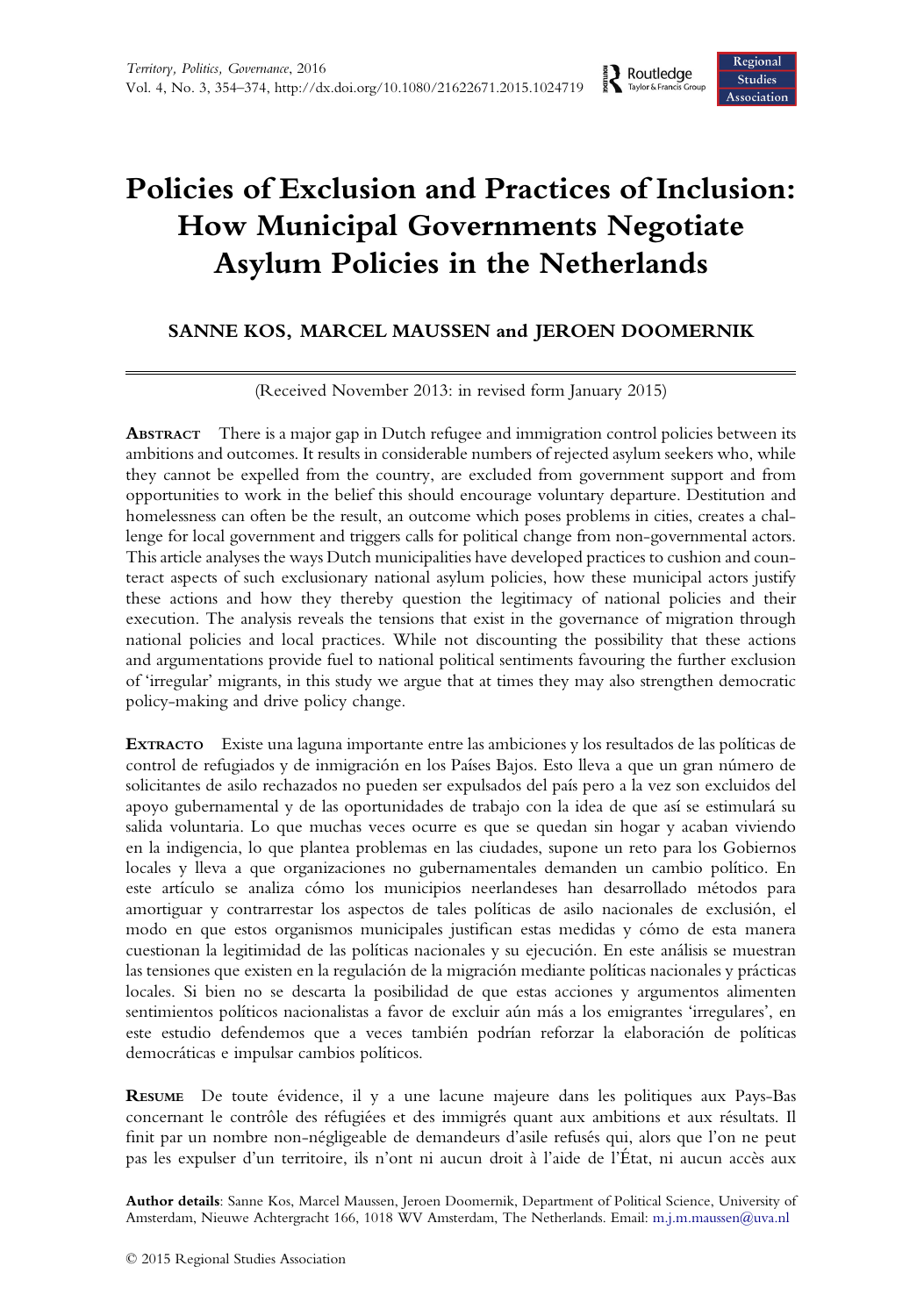possibilités d'emploi, en croyant que cela devrait inciter à un départ volontaire. Souvent la misère et le sans-abrisme peuvent en résulter, ce qui pose une question dans les villes, constitue un défi pour l'administration locale, et suscite des appels au changement politique de la part des acteurs non gouvernementaux. Ce présent article analyse les façons dont les administrations municipales néerlandaises ont élaboré des procédés dans une tentative d'amortir et de contrecarrer certains aspects des politiques d'asile nationales qui alimentent l'exclusion, comment ces acteurs municipaux justifient de telles actions et, par conséquent, comment ils remettent en question la légitimité des politiques nationales et leur mise en oeuvre. L'analyse laisse voir les tensions qui existent dans la gouvernance de l'immigration par moyen des politiques nationales et des pratiques locales. Alors que la possibilité que ces actions et ces arguments puissent renforcer les sentiments politiques nationales en faveur d'une augmentation de l'exclusion des migrations 'clandestines' n'est pas à écarter, on affirme ici que, de temps en temps, ils peuvent aussi renforcer l'élaboration démocratique des politiques et piloter le changement de politique.

摘要 荷兰的难民及移民控制政策中,政策企图与结果之间,存在着显着的落差,并 导致为数众多的寻求庇护受拒者,在无法被驱逐出境的同时,被排除于政府支持、以 及相信可鼓励自愿离境的工作机会之外。贫困与无家可归,经常是上述问题的后果, 此一后果在城市中造成问题,为地方政府带来挑战,并引发非政府组织呼吁进行政治 变革。本文分析荷兰市政层级的政府,建立缓冲与抵抗此般排除性国家难民政策面向 的实践方式、这些市政层级的行动者如何合理化上述行动,以及他们如何从而质问国 家政策及政策执行的正当性。研究分析,揭露了透过国家政策与透过地方实践的移民 管理之间存在的紧张关係。儘管我们并非漠视这些行动与主张将刺激拥护进一步排除 '非正规'移民的国族政治情绪之可能性,但我们亦于本研究中主张,它们有时也可能会 强化民主政策制定,并驱动政策变革。

KEYWORDS asylum policy Netherlands municipal governments resistance policies of exclusion

#### INTRODUCTION

In early May 20[1](#page-17-0)2 around 60 'failed asylum seekers'<sup>1</sup> from Iraq pitched their tents in front of one of the national reception centres in the town of Ter Apel, in the north east of the Netherlands.<sup>[2](#page-17-0)</sup> The makeshift campsite was populated by asylum seekers whose departure could not be effectuated and who had been expelled from the reception centre to fend for themselves. It was not long before the Iraqi asylum seekers were joined by people in a similar position, notably from Iran, Somalia and Azerbaijan. The precarious situation of the residents drew supporters from Dutch organizations and volunteering civilians and continued to attract substantial media attention. After a fortnight of occupation, on 23 May, the camp was dissolved by the police. Instead of subsequently going underground and 'disappearing' into illegality, the failed asylum seekers created new camps around the country. Most visible and commented upon in the media were camps in The Hague (created 19 September) and Amsterdam (25 September). With winter only weeks away and overcrowding a growing issue, the camp in Amsterdam gradually turned into a public order concern. In November 2012, the Mayor of Amsterdam, Eberhard van der Laan (Social Democrat Party, PvdA), announced he had found a solution for the group of about 60 failed asylum seekers: some municipalities had agreed to accommodate a number of them and provide them basic facilities, such as housing.

The State Secretary of Security and Justice and Minister of Migration, Fred Teeven (Liberal Party, VVD), publicly distanced himself from this action stating that it was against the law to provide assistance to people who were 'illegally' residing in the Netherlands. The Mayor was also accused of giving false hope: failed asylum seekers should be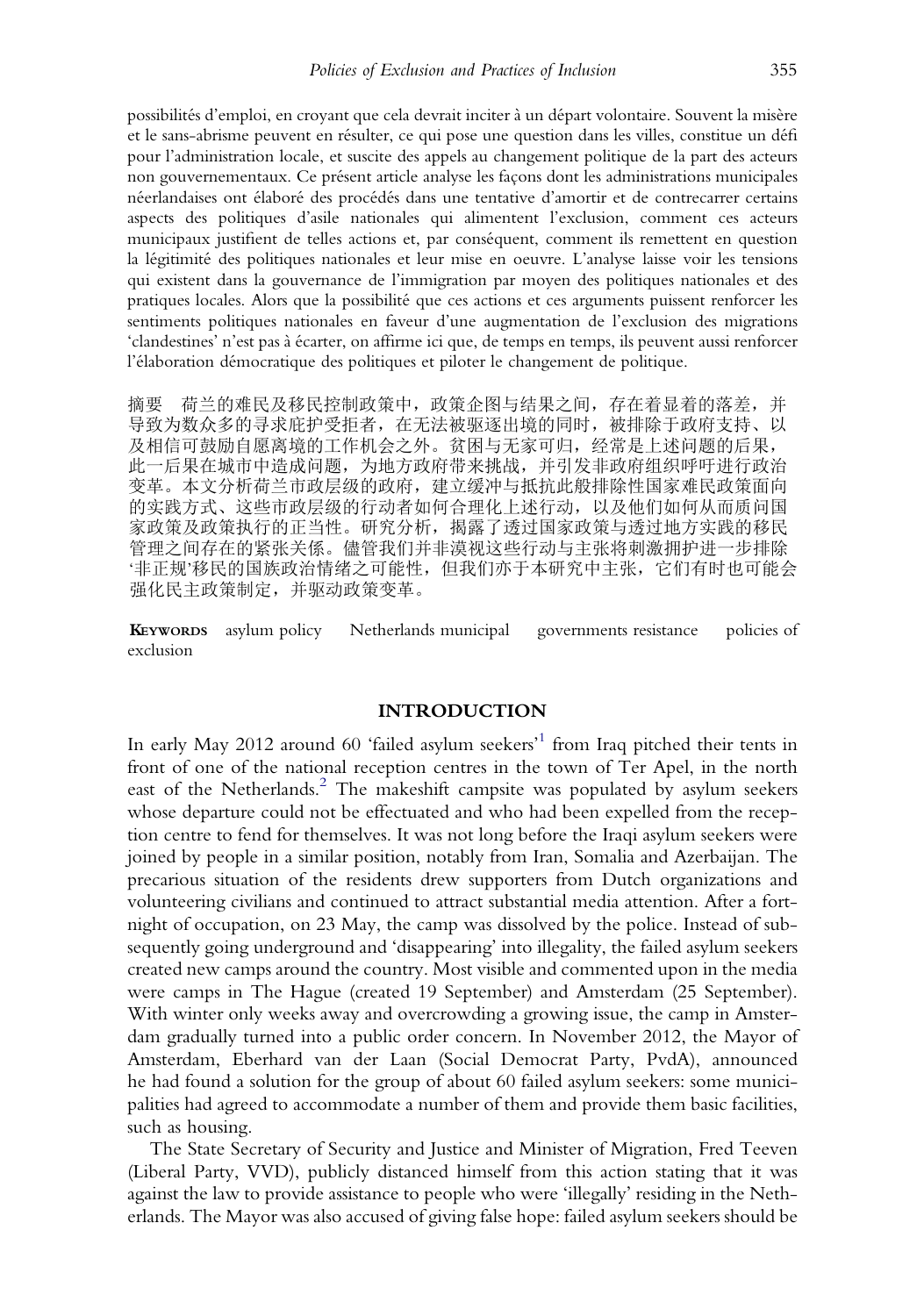returning to their home countries.<sup>[3](#page-17-0)</sup> In so doing the Minister invoked a trope consistently employed by the Dutch government over the past decade, namely that the Netherlands is pursuing a 'restrictive, yet just' immigration and asylum policy, and that this approach inevitably entails an 'active and consistent return policy'. [4](#page-18-0) Local authorities obstructing the departure of 'those who cannot stay' are therefore accused of undermining this policy.

Events such as those described above are illustrative of tensions in the execution of European asylum policies. Not only in Amsterdam but in other European cities as well failed asylum seekers have squatted buildings, set up camps and protested against expulsion.<sup>5</sup> In addition, there are fierce protests and sometimes dramatic outcries by civil society groups and local communities mobilizing against deportations and the detention of asylum seekers (CONLON and GILL, [2013;](#page-19-0) ROSENBERGER and WINKLER, [2014\)](#page-21-0). Municipal authorities, street-level bureaucrats and public professionals are known to be active in trying to counter and cushion national policies, by bending the rules, setting up facilities to support failed asylum seekers, and by being actively involved in networks with NGOs and citizens that strive for more humane and inclusive approaches towards migrants. However, in the Netherlands municipal actors also actively obstruct implementation strategies and policy guidelines coming from the national government. They often justify their actions by openly questioning the narratives about 'restrictive and just' immigration control policies, continuously recited by national politicians and their executive organizations such as the Service for Return and Departure (DT&V).

It is not known how many failed asylum seekers remain in the Netherlands in spite of the government's best attempts to enforce their departure. That the current system is not water-tight is illustrated by figures provided by the authorities. Table 1 shows outflow from the 'return process' for the six years between 2008 and 2013 (the most recent figures). These figures include failed asylum seekers, although they enumerate all known unauthorized migrants who are categorized as 'returned'.

With little variation, about half of all these 'returnees' are known to have actually left (either forcibly or by independent departure). Approximately 50% of 'returns' in the period 2008–13 (first half year, see Table 1) left the national reception and detention centres 'independently without supervision'. Although 'administratively removed' (the formal bureaucratic term), sometimes following a period in detention or having been denied housing and other facilities from the state, many failed asylum seekers did not actually leave the Netherlands.<sup>6</sup>

In this article, we analyse how Dutch municipalities have developed ways of cushioning, bypassing, resisting and counteracting various aspects of exclusionary asylum policies. We also analyse the ways municipal actors justify these actions. At times these

|                                 | 2008   | 2009   | 2010   | 2011   | 2012   | 2013   |
|---------------------------------|--------|--------|--------|--------|--------|--------|
| Known departures                | 7200   | 10,360 | 11,830 | 10,850 | 10,130 | 8510   |
| Of which, forced                | 6870   | 7270   | 8040   | 6640   | 5970   | 4870   |
| Independent                     | 2330   | 3090   | 3790   | 4210   | 4130   | 3640   |
| Independent without supervision | 11.000 | 11,750 | 11.220 | 10.750 | 10,710 | 7210   |
| Total                           | 20,200 | 22,100 | 23,050 | 21,600 | 20,840 | 15,720 |
|                                 |        |        |        |        |        |        |

Table 1. Number of returns from first half year 2008 to first half year 2012.

Sources: Ministerie van Veiligheid en Justitie [\(2012\)](#page-20-0) and Ministerie van Veiligheid en Justitie ([2014](#page-20-0)).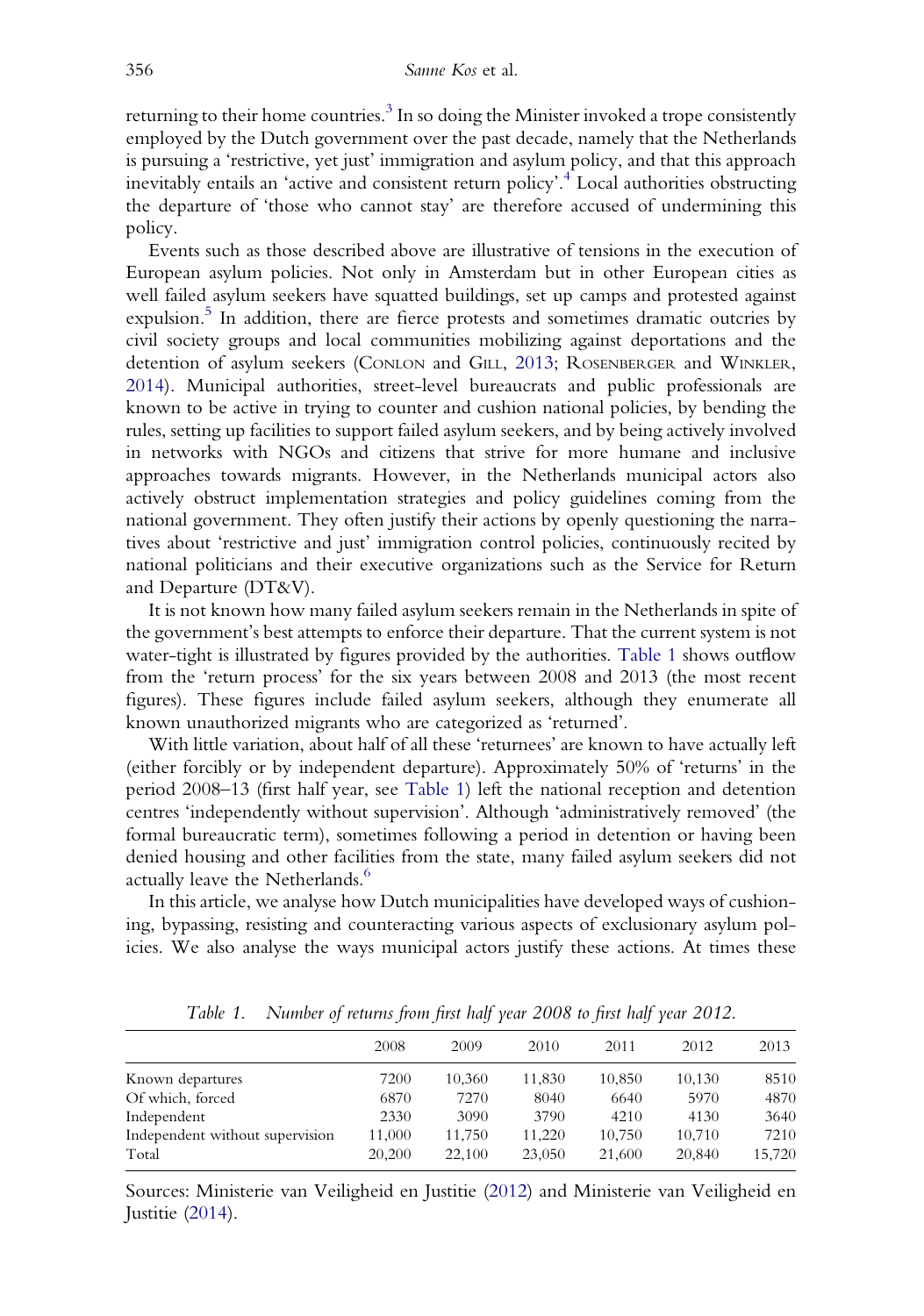actions border on forms of administrative disobedience, for example when a Mayor refuses to give permission to the municipal police to assist in the eviction of an immigrant. At other times they can better be understood as complementing national policies or as softening its effects. Some municipalities are developing their own programmes and arrangements to care for failed asylum seekers, which is officially a policy domain that falls under the responsibility of the national government. At the municipal level this often results in a patchwork of ad hoc measures, but sometimes more sustained and coordinated action is taken with regard to the presence of failed asylum seekers. Political actors are involved (the mayor, municipal council members and other politicians), as well as officials, administrators, bureaucrats and professionals (e.g. migration policy advisors, school directors and teachers). In most cases, branches of the municipal administration operate in a network of organizations and civil society actors that has developed in relation to the presence of irregular migrants, homeless people and other people in need.

In the next section, we introduce a theoretical perspective to analyse interactions between national and municipal policy actors around restrictive immigration policies in terms of contestations about the legitimacy of specific courses of action. We then provide the necessary context to understand the Dutch case, before zooming into the practices of resistance and the corresponding justifications. The empirical part of the article is then followed by a conclusion.

### LEGITIMACY OF IMMIGRATION CONTROL POLICIES: A FRAMEWORK FOR ANALYSIS

Since the 1980s European states have sought to develop more comprehensive strategies and enforcing institutions to *effectively* control immigration, both with regard to who enters the country and with regard to people who are staying legally or illegally (or somewhere in between). It is well known that these strategies of 'securitization' often result in human tragedy and pose challenges for liberal democratic values and human rights (DOOMERNIK, [2012](#page-19-0)). In addition, the created policy frameworks cannot (fully) live up to the promise of organizing effective control. Push factors, such as poverty, ethnic violence and wars simply turn out to be more powerful than any attempt to halt immigration flows, structurally limiting the ability of states to enforce their authority over who enters and resides in the country. In this article, however, we are interested in the domestic factors that hinder 'successful' immigration control and that can account for the discrepancies between political declarations about 'tough and effective approaches' and the reality on the ground in European states. In the literature, three main types of explanations exist; the first is sociological, the second based in policy research and a third, political explanation, focuses on contestation and mobilization against the execution of these policies.

The sociological explanation first and foremost looks at interactions between undocumented migrants and host society actors (employers, ethnic and other social networks, as well as all types of institutional or public actors (teachers, street-level bureaucrats, officials and police officers)). Undocumented migrants develop strategies to survive and family members, ethnic communities and employers de facto create all kinds of oppor-tunities for immigrants to be embedded in society (ENGBERSEN et al., [2006\)](#page-20-0). Against this background it becomes clear that, as VAN DER LEUN [\(2006,](#page-21-0) p. 311) observes, 'official policies have a limited influence on illegal immigrants' life chances'. Formal exclusion is cushioned via informal practices and informalities that are sometimes located within the law itself (CHAUVIN and GARCÉS-MASCARENÃS, [2012](#page-19-0)). For the receiving society a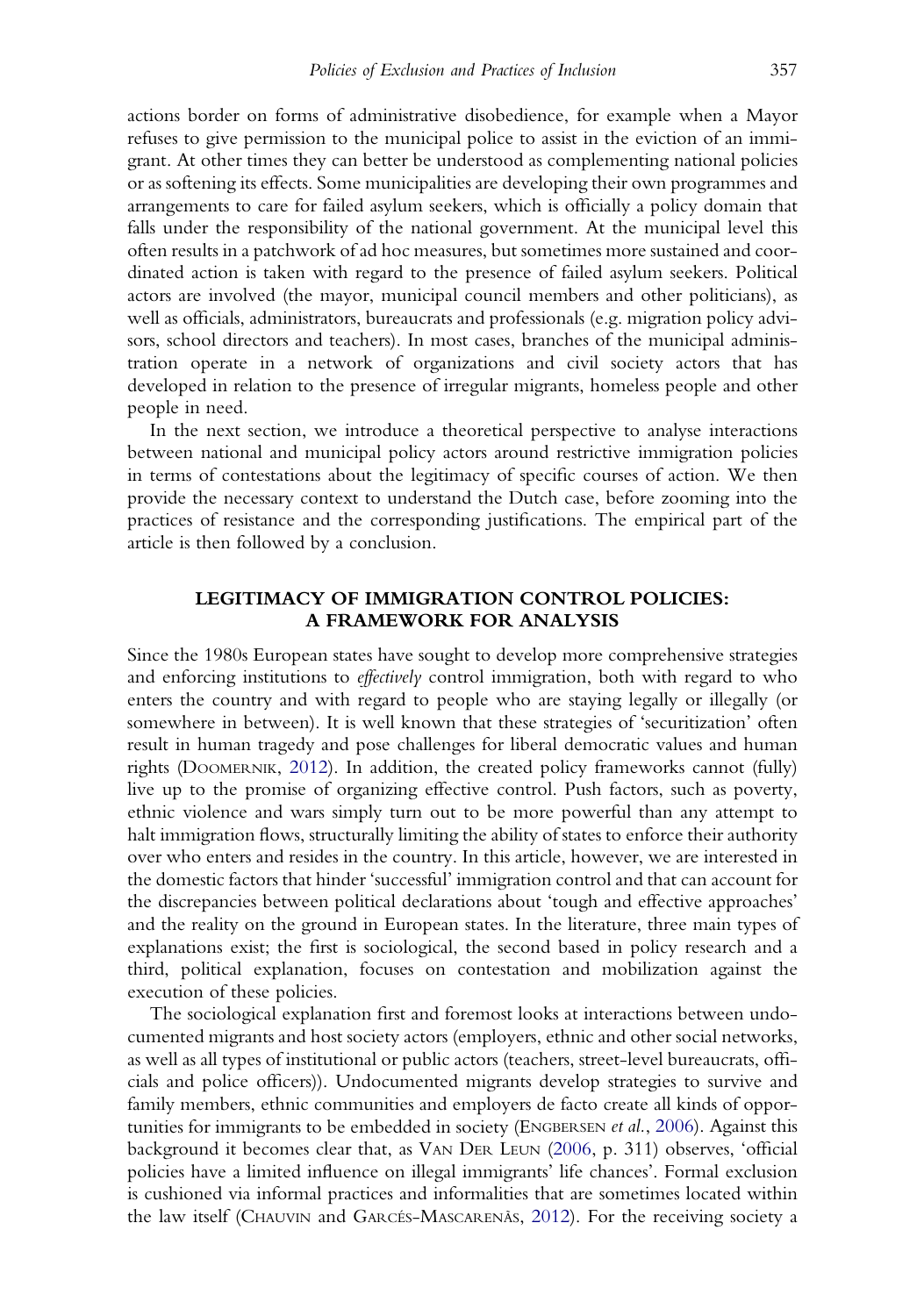'moral administrative economy of illegality' develops, that is marked by all kinds of exploitation and abuse (trafficking, sexual abuse, slavery, exploitive (sub)renting of apartments, homelessness) (CHAUVIN and GARCÉS-MASCARENÃS, [2012](#page-19-0), p. 253). These situations of exploitation and marginalization are among the causes of social and political protest against tough immigration policies that we will discuss below.

The policy perspective conceives of the discrepancies between immigration control policies and the reality on the ground in terms of 'policy failure'. CORNELIUS and TSUDA [\(2004,](#page-19-0) pp. 7–15) have identified 'ambiguous policy objectives' as one of the main explanations for the existence of a 'policy gap' in immigration control. The fact that European states have been shifting their responsibilities in the field of immigration 'up' (for example to the EU), 'out' (for example to private parties such as airline carriers) and 'down' (for example to municipalities) has increased the probability of a mismatch between principals and agents in policy implementation (LAVAH and GUIRAUDON, [2006\)](#page-20-0).

Actors with administrative power also operate at different scales. Some of the executive branches, such as the Immigration and Naturalization Service (IND), primarily operate at a national level when verifying applications for legal residence. Others, such as the Central Agency for the Reception of Asylum Seekers (COA), have to collaborate and operate at a regional and local level, even though they function as executive agencies of the national government. In the words of GUIRAUDON and LAHAV ([2000](#page-20-0)), the necessity to co-opt lower level governments and 'shifting policy implementation down' increases the likelihood of 'gaps in policy implementation'. In addition, it may result in direct and indirect protests by lower levels of authority, because formal obligations, interests and ensuing policy priorities may significantly differ between administrative levels and branches of government (VAN DER LEUN, [2003\)](#page-21-0). Immigration policies have also come to depend upon public and private institutions such as hospitals, schools and employers for their execution. This trend also results in tensions between, on the one hand, the goals and professional ethics of these organizations and the opinions and repertoires of their employees, and, on the other hand, the goals pursued by the government (BOVENS, [1996](#page-19-0); VAN DER LEUN, [2006;](#page-21-0) PLUYMEN, [2008\)](#page-21-0).

What these two theoretical perspectives lack, in our view, is explicit attention for the political dimension of policy execution in this particular field. Nowadays immigration, asylum, reception and expulsion policies and formal institutions need to interact with a range of NGOs, social organizations, active citizens, political movements and legally based forms of resistance that all aim to obstruct or alter state actions. Many of these conflicts and protests develop at the intersection of national and local politics. Often alternative ideas about belonging and citizenship are being articulated at the local, city level, for example around the sans-papiers movement in France (ISIN, [2005](#page-20-0); MCNEVIN, [2011;](#page-20-0) NICHOLLS, [2011](#page-20-0)). In the academic literature, there has recently been more attention on local social and political protests around asylum policies and deportations (ALINK, [2006;](#page-19-0) GIBNEY, [2008;](#page-20-0) TAZREITER, [2010;](#page-21-0) VERSTEEGT and MAUSSEN, [2012\)](#page-21-0). In this article, we want to contribute to this emerging literature by looking at the political dimension of interactions between national and municipal policy actors (governments and politicians as well as officials, bureaucrats and professionals). The main focus is on disagreements about the appropriateness of certain ways of acting. By focusing on conflicts about the *legitimacy* of particular courses of action we underline we are not primarily trying to pinpoint conflicts of interests, for example between the national government and municipal governments. We acknowledge that conflicts of material or political interest may also lead to a lack of support of local actors when requested to execute or support national policies (for an analysis of conflicts of interests between local and national level see LEERKES *et al.*, [2012](#page-20-0), p. 450). However, in this article we focus on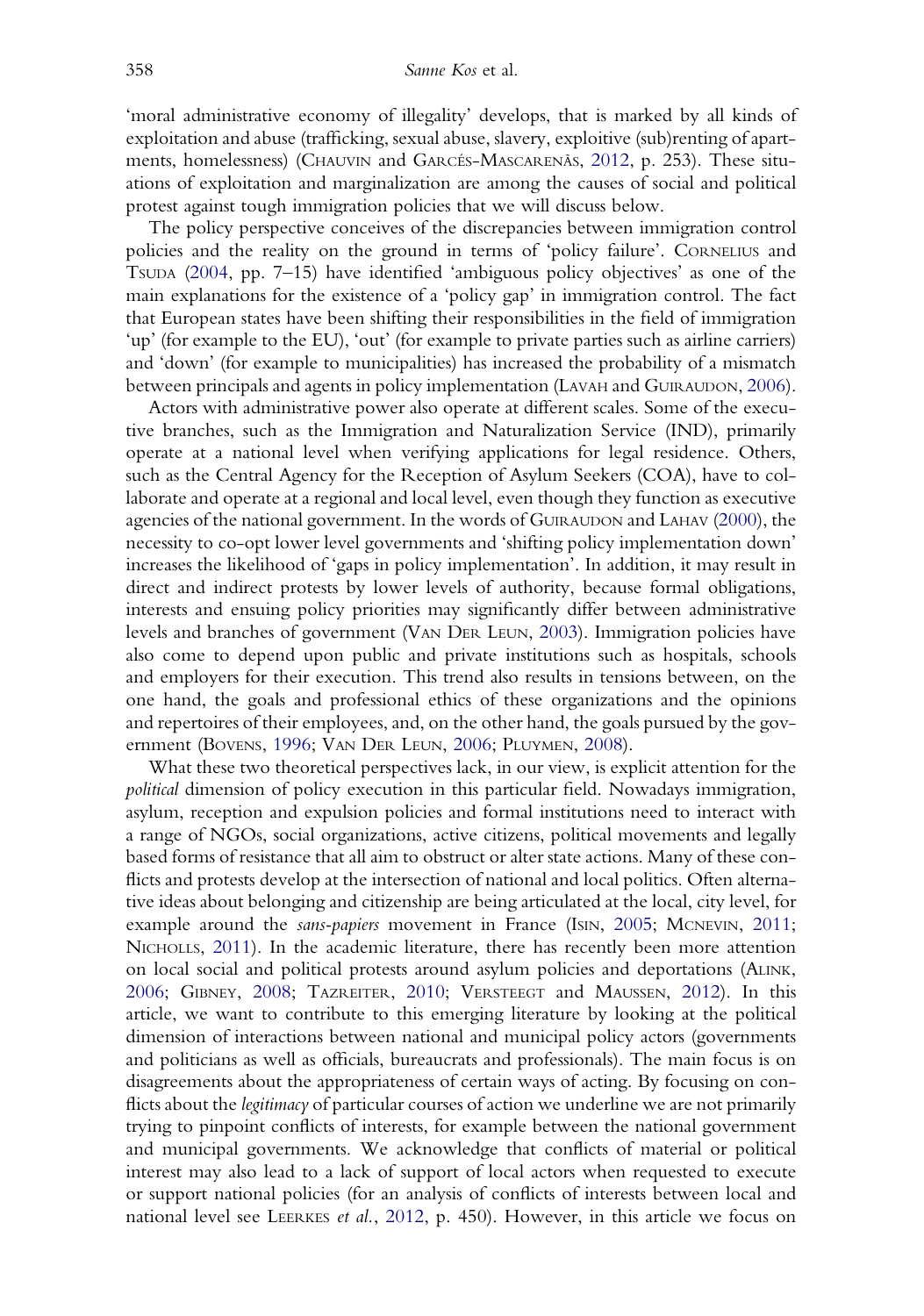the actions, arguments and justifications through which policies are circumvented or resisted because they are deemed illegitimate.

What does it mean to analyse municipal protests and practices of resistance as challenges to the legitimacy of government policies, and how should we understand this as related to democratic politics? In liberal democratic states we expect political authority and public policies to be legitimate, that is, we expect citizens to have good reasons to comply voluntarily with what public authorities demand them to do. Only when those who are subject to certain rules or policies *recognize* the validity of 'claims of legitimacy' can they be called legitimate, as opposed to them being merely accepted or 'enforced' (UPHOFF, [1989](#page-21-0)). We distinguish three types of legitimacy claims: democratic, constitutional and output legitimacy (BADER, [2010](#page-19-0)).

Democratic legitimacy claims are based on the idea that policies are the outcome of processes in which (1) citizens and relevant stakeholders have had sufficient opportunities to influence policies ('input legitimacy'), (2) there have also been sufficient opportunities for deliberations and negotiations on policies and measures, and in the implementation and execution phases ('throughput legitimacy') and (3) these opportunities were sufficiently fair and open to all relevantly affected. Constitutional legitimacy claims are based on the idea that policies and policy implementation (including acts of officials or decisions on individual asylum or expulsion cases) are in line with, or emanate from, national and international legal standards. This form of legitimacy is linked to the liberal-rights aspect of democratic states. States have been binding themselves to international human rights regimes. The fact that state policies respect existing legal standards and principles in itself provides reasons for the credibility of those policies (cf. MORAVC-SIK, [2000\)](#page-20-0). Conversely, if one shows that policies violate the norms of international human rights regimes one *ipso facto* claims they lack constitutional legitimacy. Finally, output legitimacy refers to the 'problem-solving quality of the laws and rules', and whether policies are effective and efficient in addressing the social situations and problems for which they have been introduced (SCHMIDT, [2013](#page-21-0)). Output legitimacy claims tend to be accepted when government interventions seem to help solve problems in ways citizens experience as adequate.

When we analyse practices and programmes that are supported or initiated by the municipality as challenging national policies of asylum and migration control, we mean that municipalities engage in courses of action that exist in tension with, or in direct opposition to, what the national government (and its executive branches) deems appropriate. The distinction between different types of legitimacy may help to identify and analyse the reasons actors have to cushion or resist a particular policy or measure. Protesters challenge *democratic legitimacy* if they argue that the majority of the people do not support certain measures or that there were insufficient opportunities for relevant stakeholders to influence policy implementation and impose changes they deemed necessary. Practitioners and officials challenge *constitutional legitimacy* if they claim measures violate basic legal and human rights norms. They question output legitimacy if they say policies do not adequately address social problems. For our empirical analysis this means we are not interested primarily in the motivations, norms, opinions or ethics of professionals, which often cause them to resist policy execution or 'bend the rules' (VAN DER LEUN, [2006\)](#page-21-0), but in explicit argumentations and justifications. Ours is a form of argumentative analysis interested in normative justifications and reasoning (SMITS, [2009](#page-21-0)).

This way of conceptualizing resistance and protest against immigration and expulsion policies also relates to recent literature on ways of revitalizing democracy. There is a growing appreciation for the 'agonistic' elements in the democratic process, and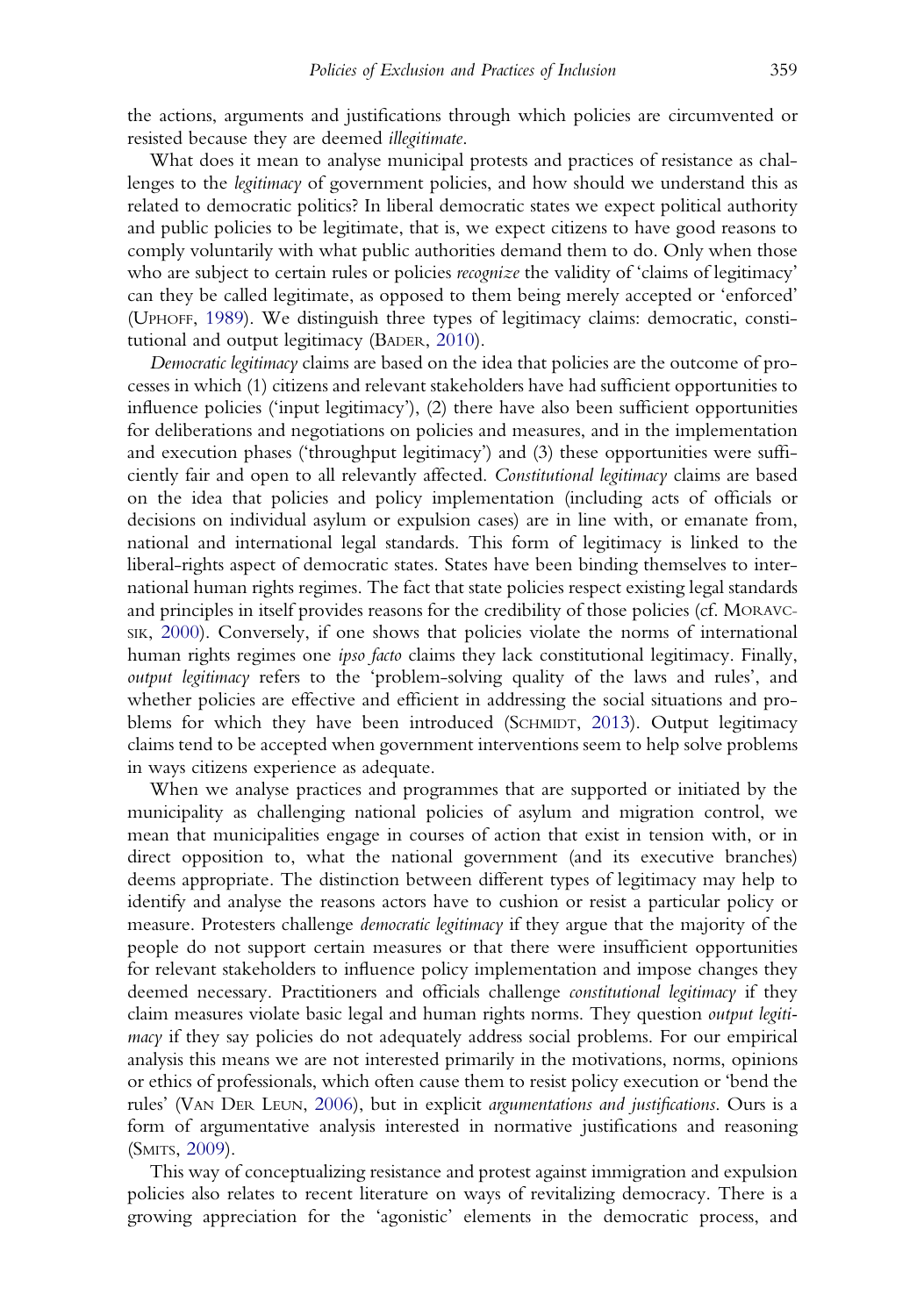processes of contestation are considered essential and productive aspects of democratic politics (MOUFFE, [2000](#page-20-0)). The French historian Rosanvallon has introduced the term 'counter democracy' to capture the way democratic politics include opportunities of the people to remain 'vigilant', to 'oversee the work of the government' and 'to refuse' government decisions (ROSANVALLON, [2008](#page-21-0), p. 15). An autonomous public sphere in which contestation, debate and protest flourish can serve to question policy and allows actors to exercise power over government in what Habermas has called 'the manner of a siege' (HABERMAS, [1997](#page-20-0), p. 59). It is not only social movements and media that exercise these kinds of pressures; in a situation of network governance branches of government or different institutional levels may also confront one another. In some cases 'governmental players' may join movements and civil society organizations with a view to resist a particular policy, fight a common cause or seek to steer policy in a different direction (VERHOEVEN and BROËR, [2015\)](#page-21-0). More recently radical democrats have suggested that civic disobedience should sometimes be understood as the expression of collective self-determination and as a 'counterweight to the rigidifying tendencies of state institutions' (CELIKATES, [2014](#page-19-0), p. 223). One of the crucial mechanisms via which obstructions and acts of resistance can strengthen democracy is through forums constituted by protesters in which they oblige officials and politicians to explain and justify actions. These accountability practices are 'democratic means to monitor and control government conduct, for preventing the development of concentrations of power, and to enhance the learning capacity and effectiveness of public administration' (BOVENS, [2007,](#page-19-0) p. 462). In what follows we therefore look in particular at the ways municipal governments in the Netherlands oblige national authorities to give account for asylum and expulsion policies, and ask them to provide additional reasons for why the legitimacy claims surrounding these policies should be accepted by municipal actors.<sup>7</sup>

## IMPLEMENTING POLICIES OF EXCLUSION IN THE NETHERLANDS: NATIONAL RHETORIC AND MUNICIPAL TROUBLES

The opportunities for the Dutch government to control immigration by monitoring its external borders are more and more limited. This is a result of the Europeanization of immigration policies, growing international mobility and increasingly porous borders (LAHAV and GUIRAUDON, [2006;](#page-20-0) DOOMERNIK and JANDL, [2008\)](#page-20-0). As in other European states, the focus on immigration control policies has shifted towards 'internal border control', including efforts to regulate the access of migrants to the labour market and welfare facilities and limiting the access of 'illegal' immigrants to Dutch society and its scarce resources (PLUYMEN, [2008](#page-21-0)).

A Benefit Entitlement Act, also known as the 'Linking Act' (Koppelingswet) was introduced in 1998. It aimed to discourage illegal work and residence. Undocumented migrants were excluded from social services and work by linking residence status to a social-fiscal number required for work, legal housing and taxes. An exception was made for medical emergencies and schooling for children. The basic assumption underlying these measures was that these forms of exclusion would encourage 'illegals' to return to their home country. A related idea was that undocumented migrants were responsible for their own return, which was perceived as the desired concluding piece of a 'return policy' (BROEDERS and ENGBERSEN, [2007](#page-19-0)). The consequences of the Linking Act became more acute when a New Aliens Act was introduced in 2001. This introduced a 28-day period for leaving the Netherlands following rejection of a residence permit application. It also stipulated that asylum seekers could not await the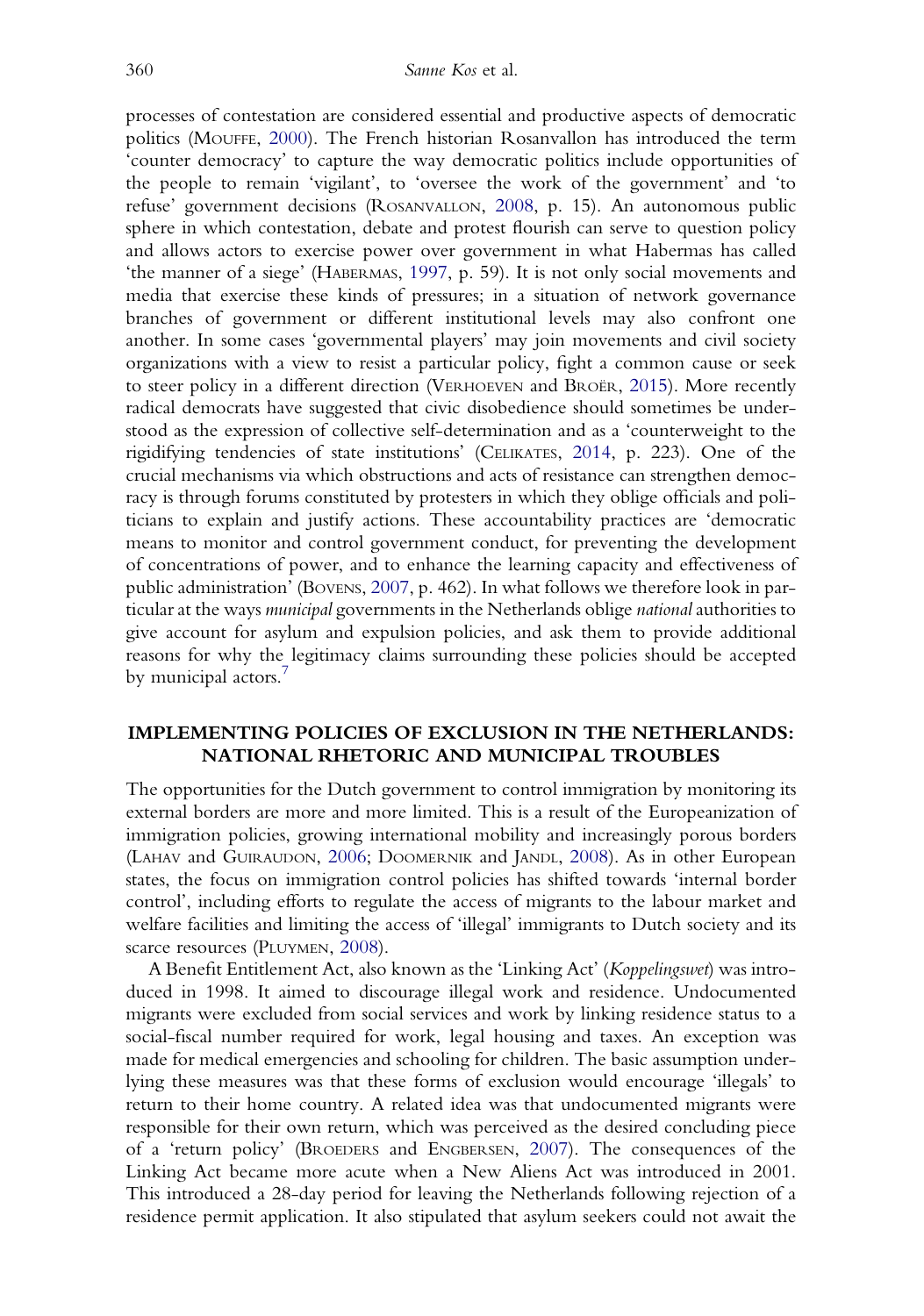outcome of a second application in a national reception facility. As a result of these changes municipalities were increasingly confronted with undocumented migrants in need of assistance and emergency reception, which was no longer provided by the national government.

In many cities that were confronted with the effects of these new national policies, municipal authorities worked together with NGOs, faith-based organizations and other welfare organizations to set up a 'shadow network' (PLUYMEN, [2008,](#page-21-0) p. 314). Municipalities also organized themselves in forums like the National Platform Organization of Municipalities for Shelter (and Return) (LOGO). They ended up providing alternative care arrangements, including temporary housing, schooling for children, food and medical support (the so-called 'bed-bath-bread arrangements'). This type of emergency shelter and support could be seen as undermining the ambition of the government to introduce an effective asylum control policy.

In subsequent years, however, it became clear that a conclusive return policy was extremely difficult to realize, and the immigration cycle was getting cluttered (WODC, [2011](#page-21-0)). Large numbers of asylum seekers were waiting for a decision on their asylum request, in many cases in a vulnerable situation and with no right to accommodation in one of the national reception centres. At the same time, the Immigration and Naturalization Services (IND) could not handle the number of applications. Confronted with protests and aware of the lack of perspective for many immigrants, the government decided, in 2007, to grant a pardon to former asylum seekers who had arrived in the Netherlands before the implementation of the New Aliens Act in April 2001. Importantly, this pardon was framed as an exceptional measure, needed to clear up the many 'leftovers' of a policy that was seen as too complex and too lenient. From now on, the government suggested, it would be feasible to implement a just, fast and effective asylum policy. Those who could not stay would be forced to leave.

In that context the pardon was connected to an Administrative Agreement that was concluded between the government and the Association of Netherlands Municipalities (VNG) in 2007. The national government agreed to improve the asylum procedure and departure arrangements and to take responsibility for migrants awaiting their removal. In return, the municipalities would close the emergency reception centres (ACVZ, [2012](#page-19-0)). At the time of the Administrative Agreement, 30% of the municipalities had an emergency reception centre, and many of the municipalities in which a national reception centre (operated by the COA) was located also had an emergency reception facility of their own, sometimes catering for more than 30 persons. For the national government, cracking down on this shadow network and fall-back option was vital in view of presenting the new approach as 'determined' and 'effective'. At the time the government was also under pressure to be 'tough' on immigration in response to electoral pressure and the rise of the populist Freedom Party (PVV) of Geert Wilders (founded in 2005).

At the time of writing, more than seven years since the Administrative Agreement, municipalities are still being confronted by homeless, undocumented migrants in need. However, the number of emergency reception centres in municipalities has decreased quite spectacularly. A study of 258 municipalities showed that in 2007 30% of the municipalities had experience with emergency reception, but by January 2011 that number had gone down to  $9\%$ <sup>[8](#page-18-0)</sup> Nonetheless, many of the larger cities such as Amsterdam, Utrecht and Rotterdam have indicated they have chosen to continue the facilities for undocumented migrants. More so than the smaller cities they continue to be confronted with undocumented migrants who are excluded from national reception facilities but still find themselves facing a 'problematic return process' (for whatever reason).<sup>[9](#page-18-0)</sup>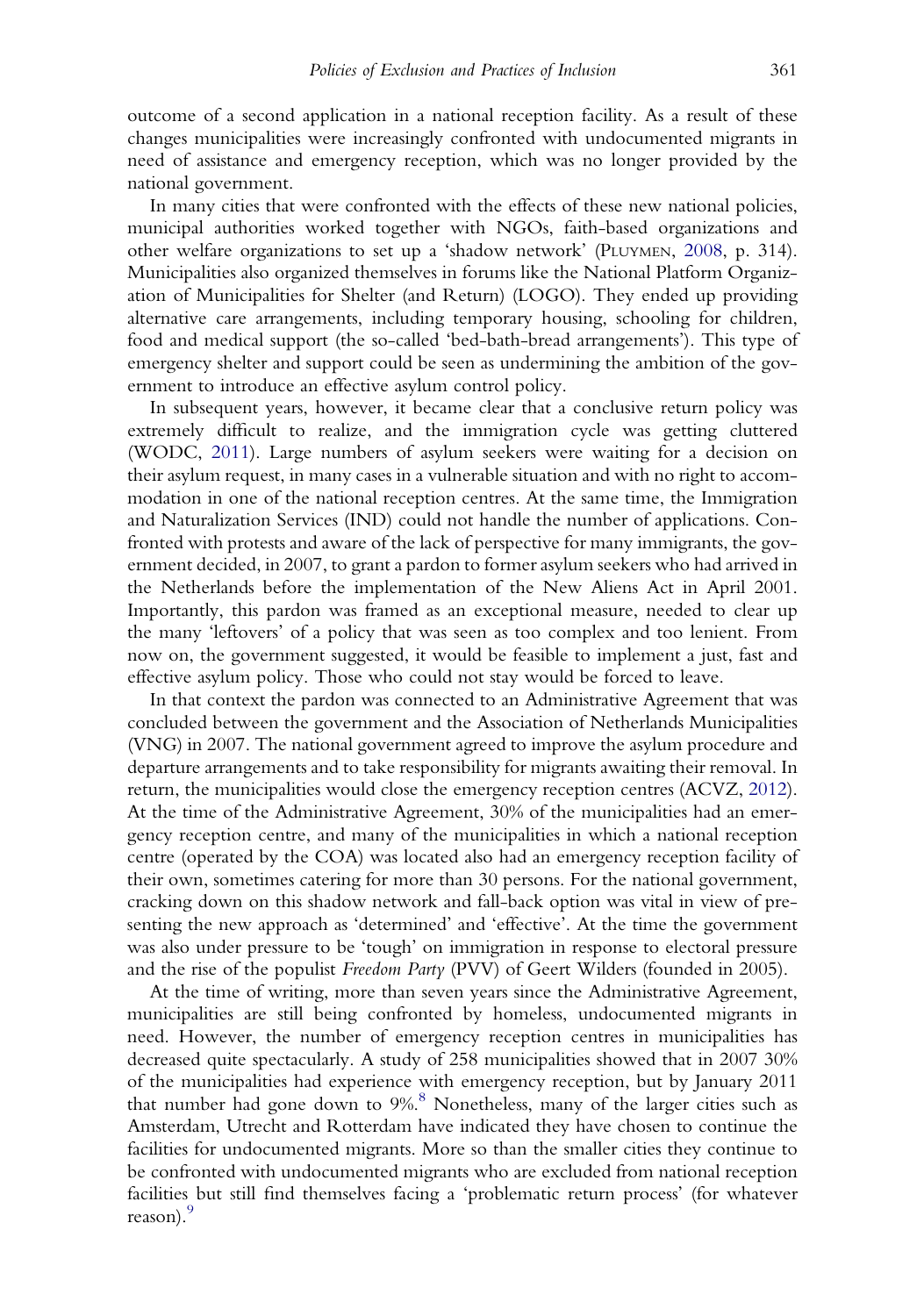In the remainder of this article, we analyse the ways Dutch municipalities have chosen to circumvent or resist the implementation of measures intended by the national government to install a strict asylum regime. As we have indicated above, the main pillars of that regime are the fencing of social services, the ending of opportunities for 'illegal' stay and enforcing effective departure of failed asylum seekers. This part of the article is based on an analysis of policy documents and 28 qualitative interviews with national and municipal officials, representatives of  $NGOs<sup>10</sup>$  and political representatives. The following cities were included in the study: The Hague, Amsterdam, Utrecht, Rotterdam, Nijmegen, Enschede, Leeuwarden and Alkmaar. Although we cannot claim these cities are representative for what is going on in all Dutch municipalities, or that what we learned from the documents and interviews necessarily captures the complexities of local practices, we believe they provide an accurate picture of practices and justifications that are important in the municipalities that we studied. Interviews lasted on average one and a half hours and were recorded and transcribed verbatim. In addition, we have collected and analysed policy texts to identify both formal and informal municipal practices and strategies. In our analysis of the material we have employed an interpretative form of argumentative analysis, looking at the different arguments that were being developed to justify specific courses of action and allowing us to identify the main tropes and reasons that structure these contentious processes (SMITS, [2009](#page-21-0)).

### MUNICIPALITIES AND FAILED ASYLUM SEEKERS: CUSHIONING, COMPLEMENTING AND RESISTING NATIONAL POLICIES

In early September 2014, the Association of Netherlands Municipalities (VNG) issued a press statement. This opened as follows: 'The VNG wants more opportunities for municipalities to provide shelter to rejected asylum seekers and thinks that also the central government should take its responsibility in this respect' (VNG, [2014](#page-21-0)). At that time, such support was already provided at 51 locations in Dutch municipalities (mostly in larger cities). In many instances, the organizations offering this support were directly or indirectly subsidized by their local authorities (De Volkskrant, 2 September [2014\)](#page-19-0). The press statement, however, implied that municipalities advocated a formal policy to replace or regularize informal practices. Why did this happen?

To begin understanding the interactions and tensions between national policies and municipal practices it is informative to start with an analysis of the different expectations articulated by the two administrative levels (national and municipal) as to their respective responsibilities and activities, and the way they are related. From the viewpoint of the national government, municipalities are formally a 'chain-partner' when they provide municipally owned facilities for asylum seekers. Municipalities are a 'cooperation partner' when they merely provide space or land for the asylum centres, family centres, detention centres or expulsion centres that are owned and run by the state (DT&V, [2013](#page-20-0)). In addition, municipalities are expected to be 'cooperative' when it comes to other aspects of policy implementation for which they take no formal responsibility (for example in reporting 'undocumented migrants' (see LEERKES *et al.*, [2012\)](#page-20-0), assisting in cases of expulsion, and refusing facilities for undocumented migrants).<sup>[11](#page-18-0)</sup>

What do the municipalities think of this? The formal responsibilities of space provision (land and premises) to all individuals 'in the procedure', and assistance (accommodation and support) when a refugee status is granted, are occasionally a subject of discussion for the municipalities, especially with regard to sharing the 'burden' when municipalities are asked to house relatively large numbers of asylum seekers, for example, in 2014 in relation to the influx of refugees from Syria. Equally contested,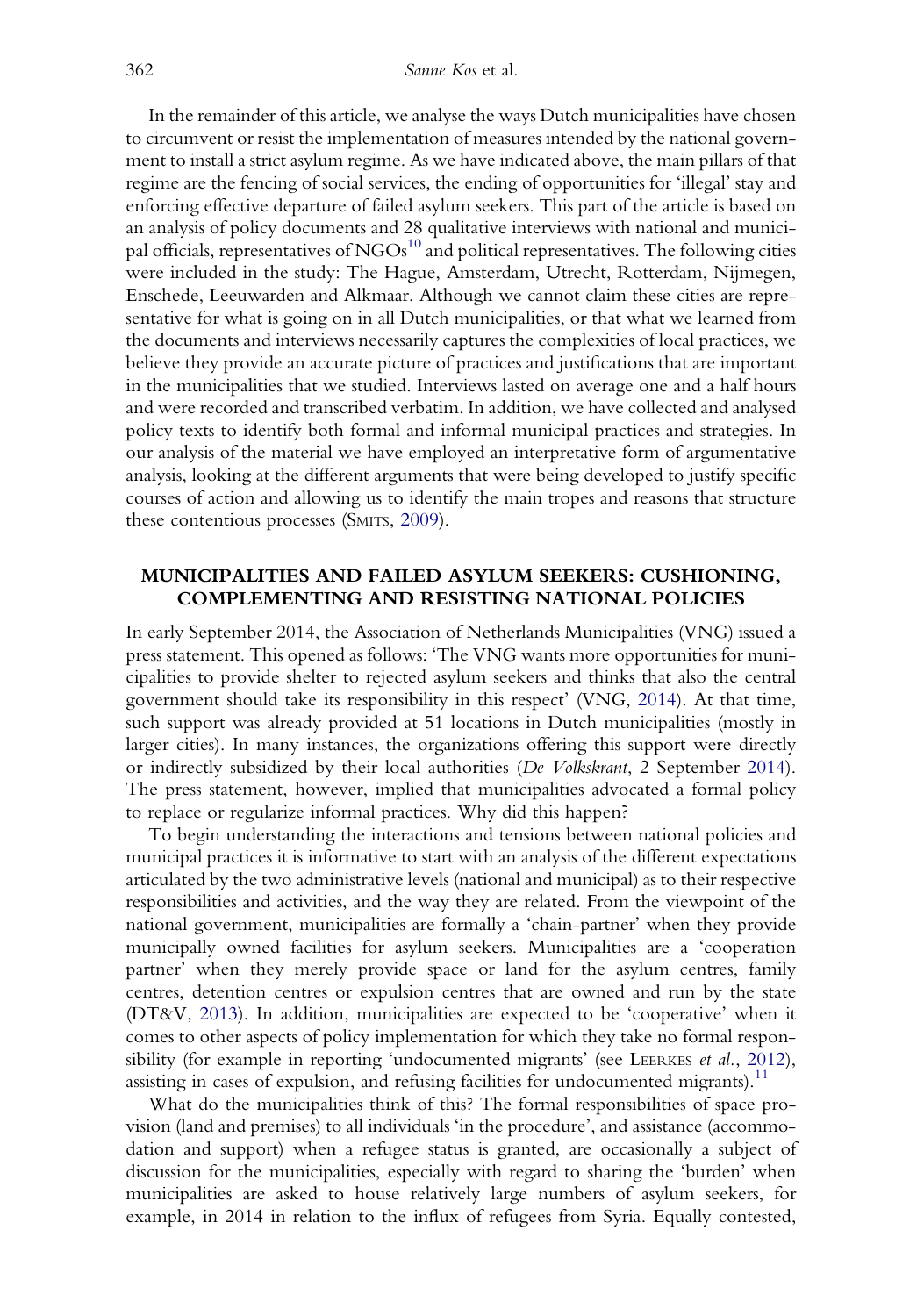however, is the idea that municipalities should do all they can to 'fence off' public provisions for failed asylum seekers, and that they should actively assist in deportations. It is around these types of issues that the actions of the national government and its agencies may come into conflict with what municipalities consider to be their mandates. For example, the idea that municipal authorities should provide assistance in cases of 'expulsion' can be in conflict with the mayor's duty to retain public order. Municipal politicians and officials also claim they are entitled to intervene in situations involving undocumented migrants when, in their opinion, the local community is affected, when fundamental rights are being infringed upon, or public health and safety issues arise. This, for example, was the case when a group of failed asylum seekers had occupied a derelict building in Amsterdam and one of the occupants was seriously hurt falling down the stairs as a result of a loose handrail. The emergency personnel who arrived at the scene of the incident dared not enter the building for fear of asbestos (Het Parool, 27 August [2014](#page-20-0)). This incident came only a few days after a fight in another occupied location, a former garage, left one asylum seeker dead (Het Parool, 25 August [2014](#page-20-0)). A policy advisor on the need for emergency reception in his municipality said, 'As long as the Minister fails to deliver a conclusive return policy, the municipality is legitimized to offer emergency reception.' In an attempt to 'take responsibility' for these situations municipal authorities may end up employing activities (for example providing emergency reception) that may complement or counteract activities undertaken by national authorities.

In terms of the courses of action developed by municipalities, we found there were different patchworks of activities. At times municipal actors undertook actions that 'cushion' the all too hard or unjust consequences of specific measures or policy guidelines, at times they execute activities that 'complement' national policies or function as municipal equivalents (for example in the case of local return programmes), but at other times municipalities openly or secretly obstruct policy execution ('resistance'). In order to map out these various practices we present them here as four different ideal-typical forms of municipal action, without suggesting each form constitutes some kind of coherent municipal policy approach. In addition, the argumentations and justifications that are articulated around these forms of action are analysed in terms of democratic legitimacy, constitutional legitimacy and output legitimacy.

#### Emergency Shelter and Basic Facilities

Formally, the Administrative Agreement of 2007 stipulated that municipalities would no longer provide any form of accommodation or support for rejected asylum seekers. However, from our interviews it became crystal clear that several municipalities provide emergency reception and related facilities to undocumented migrants. Particularly in the larger cities, where most of the undocumented people tend to live, there exist emergency reception facilities (which is in line with the findings of REGIOPLAN, [2009](#page-21-0); WODC, [2011\)](#page-21-0) [\(Table 2\)](#page-11-0).

Municipal officials we interviewed did not think these facilities would be terminated in the near future. Some municipalities sought to keep the provision of accommodation 'under the radar', whereas others publicly defended their approach. In Utrecht, one of the four largest cities, the municipal council and the board of Mayor and Aldermen is quite outspoken about its general position regarding failed asylum seekers. A policy document on the reception and integration of asylum seekers and refugees mentions: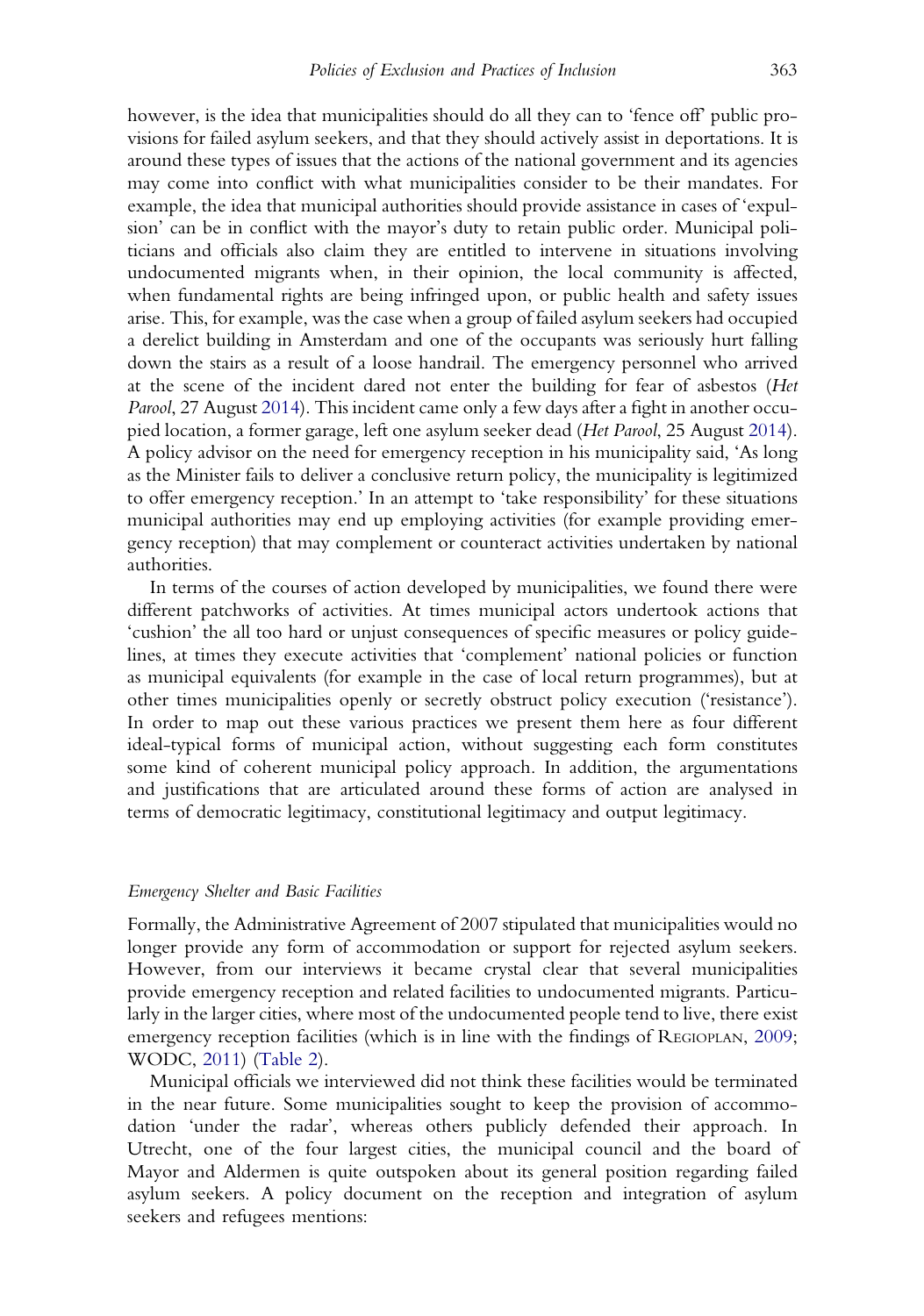| Experience with<br>emergency reception<br>according to size of the<br>municipality | Less than<br>10,000<br>(%) | $10,000-$<br>20,000<br>$(\%)$ | $20,000-$<br>50,000<br>$(\%)$ | $50,000-$<br>100,000<br>$(\%)$ | More than<br>100,000(%) | Total<br>$(n=$<br>306) |
|------------------------------------------------------------------------------------|----------------------------|-------------------------------|-------------------------------|--------------------------------|-------------------------|------------------------|
| No emergency reception                                                             | 96.8                       | 72.3                          | 54.0                          | 40.6                           | 21.7                    | 60.1                   |
| Emergency reception<br>terminated                                                  | 3.2                        | 16.0                          | 25.4                          | 15.4                           | 4.3                     | 17.6                   |
| Emergency reception<br>present                                                     | 0.0                        | 11.7                          | 20.6                          | 43.8                           | 73.9                    | 22.2                   |
| Total                                                                              | 100.0                      | 100.0                         | 100.0                         | 100.0                          | 100.0                   | 100.0                  |

<span id="page-11-0"></span>Table 2. Experience with emergency reception according to size of the municipality (Regioplan [2009\)](#page-21-0).

Source: Data from (Regioplan [2009,](#page-21-0) p. 8).

The municipal council of Utrecht does not want to leave asylum seekers to fend for themselves. The council decided in the council agreement for 2010–2014 that the municipal government is actively fulfilling its duty to care for the homeless, (failed) asylum seekers and refugees.  $(\ldots)$ . The emergency reception will be continued, as in addition the activities for safety, return and legal support. (MUNICIPALITY OF UTRECHT, [2010,](#page-20-0) p. 32)

This type of arrangement, in which a place to sleep and eat is provided, is illustrative of the ways local authorities may create their own 'internal inclusion systems' (PLUYMEN, [2008\)](#page-21-0), thereby undermining a strict implementation of the 'linking principle' (ACVZ, [2012\)](#page-19-0). Paradoxically, in order to regulate the inflow of undocumented migrants, municipalities end up defining the terms and conditions for people who want to benefit from the accommodations and other facilities. In most cases municipalities have delegated the operation of emergency shelter and the selection of undocumented migrants to NGOs, such as the International Network of Local Initiatives for Asylum Seekers (INLIA) or the Refugee Council.<sup>[12](#page-18-0)</sup> When asked about the type of criteria used to decide on access to municipal facilities we learned that the following informal guidelines for admittance were being used in several localities: 'vulnerability' (is a person in a vulnerable position due to medical or psychological reasons), the 'type of household' (mothers with children having priority over young single males), 'stage of asylum procedure' (is the person awaiting a decision in an appeal) and finally 'attitude or perspective' (if someone has an active attitude to leave or a reasonable chance to obtain a residence permit).

Not all criteria have to be met in order for an individual to be accepted, and the order of importance may differ. The 'stage of procedure' is directly linked to the prospect the person has in the Netherlands, but several municipal officials also suggested that people who are not in a formal procedure can be admitted to emergency facilities if they show a cooperative attitude and are willing to cooperate in view of a return, or stand a reasonable chance of getting a residence permit. In both scenarios, both parties can agree that the facility offered will be temporary. Municipal officials use this argument to underline that they act *pragmatically* in order to resolve problematic situations. However, in our view, that municipalities are deciding on admittance of failed asylum seekers to emergency reception in terms of a moral economy of 'deservingness' illustrates that a new 'gate of entry' is being opened at the local level, which in reality may function as a safety net or a 'second chance' after the completion of the national procedures (see next section).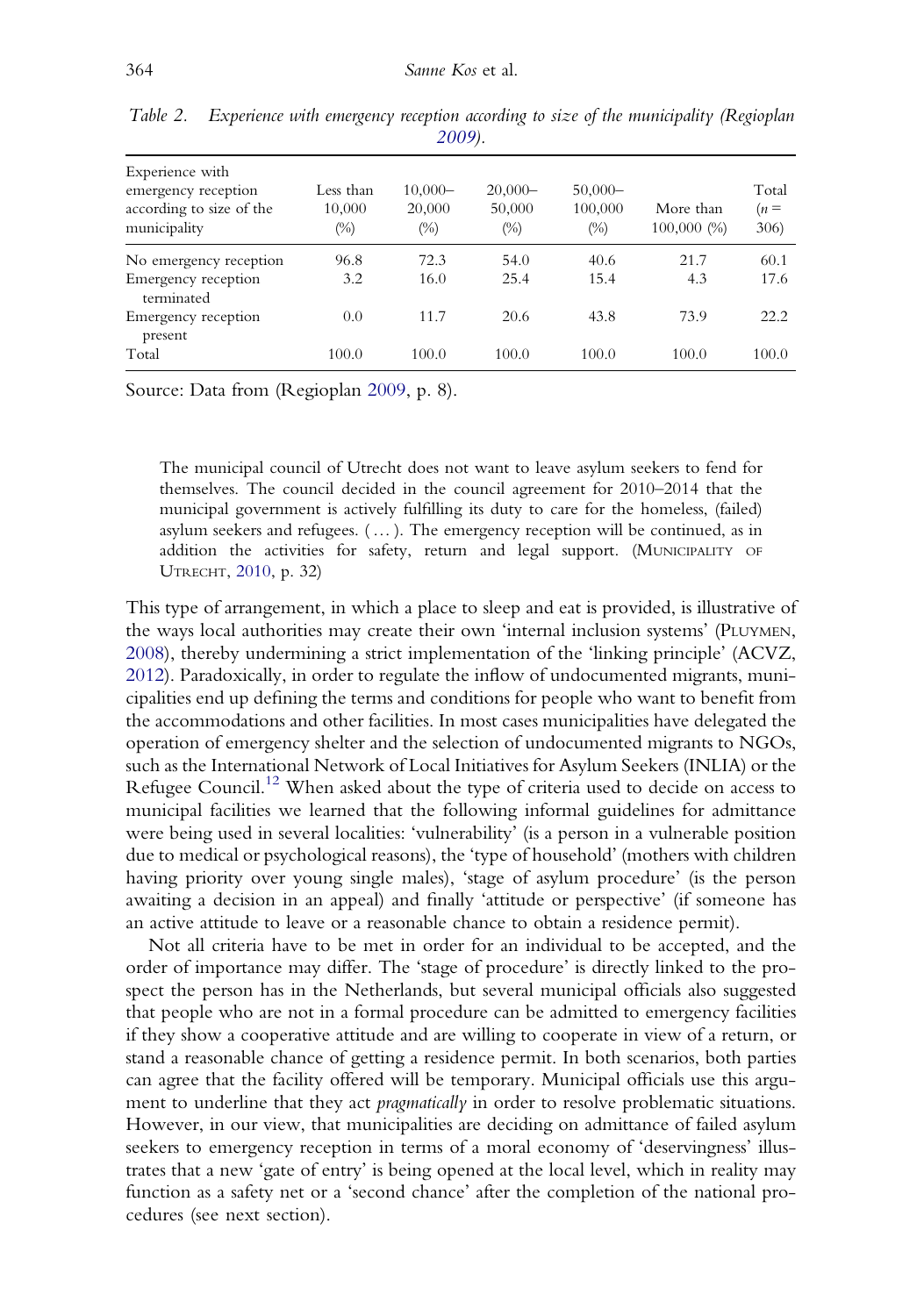The provision of emergency reception and other facilities serves to *cushion* the negative effects of national policies for individual cases. Municipalities feel responsible in respect to their mandate to maintain public order and public health. With their pragmatic approach they question the output legitimacy of national expulsion policies, because they suggest they end up creating solutions for situations that result from incomplete execution of national policies (that promise that 'those who cannot stay will leave'). One element often mentioned in interviews was that the '28-day procedure', specifying that an immigrant should leave the country within 28 days after being denied a residence permit, was not working in reality because many immigrants were unable to obtain the required travel documents. One official observed, 'we encounter people on the street who cannot return', which justified attempts to cope with the situation rather than simply deny it, and reprise the 'tough talk' of the Minister. The official went on to argue, 'It is not in the interest of the community and the state to oblige these people to live in poverty and let them be susceptible to all sorts of diseases.' [13](#page-18-0) But by developing their own moral economies of 'deservingness', suggesting that some failed asylum seekers are especially entitled to emergency reception, there is also a questioning of the ways asylum procedures produce unjust outcomes. The municipal practices we will discuss now go a step further in that regard, and demand not only that a right to 'emergency reception' is granted, but that some failed asylum seekers deserve to stay permanently, and legally.

#### Municipal Governmental Actors Supporting Individual Cases

A second activity of municipal governmental actors is to support individual cases other than providing them with emergency reception. The mayor of a municipality can, for example, start a correspondence or meet with the Minister and request a re-assessment of a case. The number of this type of request is quite limited. Usually the mayor will invoke 'humanitarian grounds' (e.g. personal and social circumstances) to justify granting a residence permit to an individual. Importantly this does not imply a re-opening of the asylum procedure, but granting someone a right to stay irrespective of the reasons for which he or she ended up in the Netherlands. That decision is at the discretion of the Secretary of State of Security and Justice and Minister of Migration. A relatively new, and contested, line of argument invokes a person's level of social and cultural integration as a ground to grant residence status and/or refrain from expelling someone. This type of argument has been used especially in cases that involved children, teenagers and young adults. In these discussions a lot of emphasis is put on the fact that individuals have been forming 'social ties' within the local community (ACVZ, [2012](#page-19-0), p. 8), and that their level of 'cultural integration' makes them deserving of a right to stay. But at times the notion of a 'societal interest' is also invoked to suggest that (young) immigrants with good prospects are entitled to stay because they have something to offer to the receiving society. The mediatized cases of Sahar (a 14-year old girl from Afghanistan), Yossef (a Sudanese boy) and Mauro (a teenager from Angola) involved widespread protests, supported by municipal politicians, against the 'deportation' of Dutch speaking, 'well-integrated' children of failed asylum seekers (VERSTEEGT and MAUSSEN, [2012](#page-21-0), pp. 54–68). In connection with these events the Advisory Committee on Migration Affairs (ACVZ) has suggested that municipalities may be given a role in bringing individual cases to the attention of the Minister. One of the proposals has been to install a kind of local advisory commission on 'hard cases', similar to the so-called Härtefallkommisionen that exist in Germany, which are entitled to propose a list of people to be given residence permits on exceptional grounds,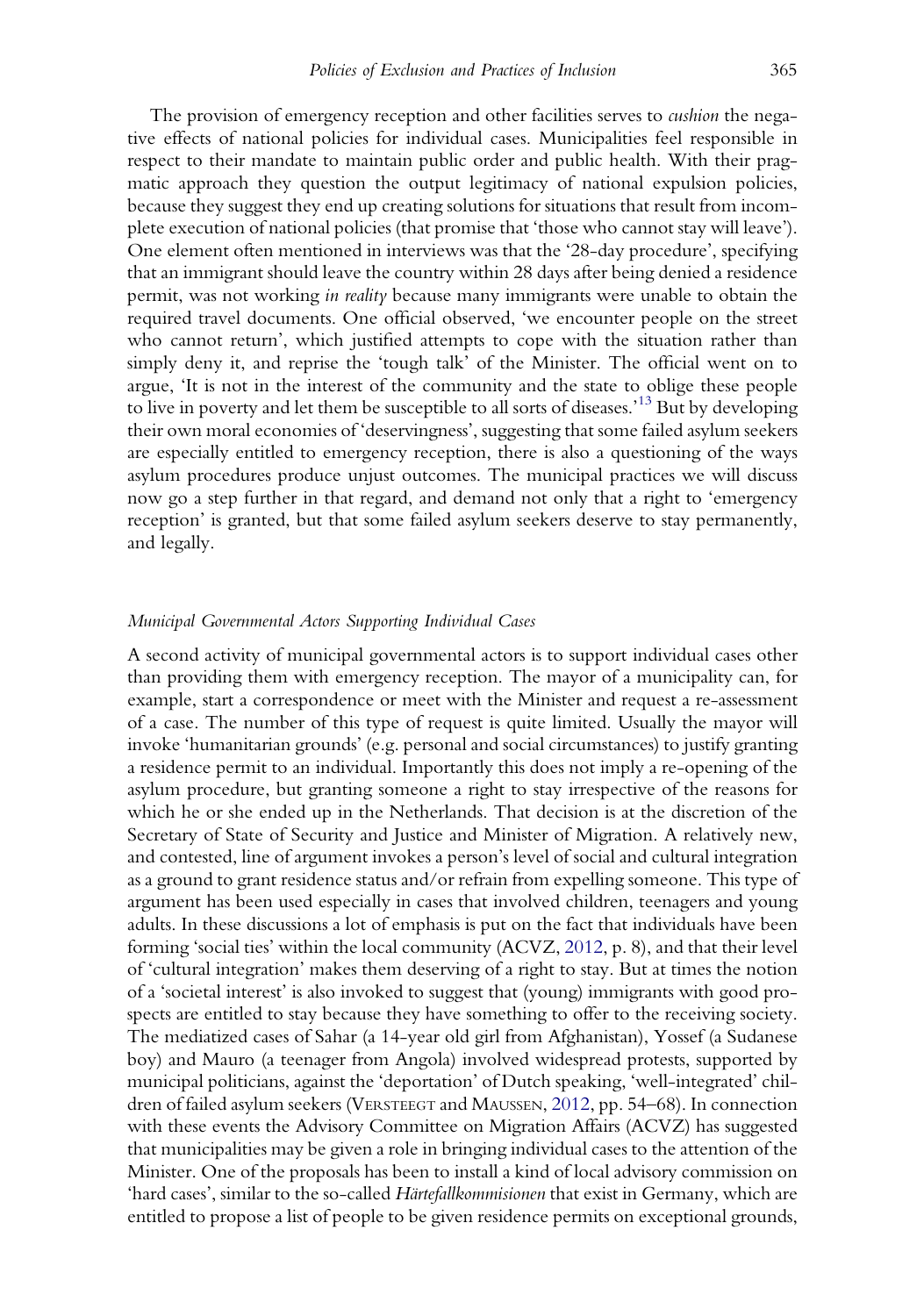and thus function as an additional safety net in immigration and admission policies (ACVZ, [2011](#page-19-0)).

The Sahar and Mauro cases were illustrative of civil society-based protests that look for publicity, and that are sometimes supported by municipal authorities (e.g. the Mayor or municipal council members). At other times, mayors have themselves opted for a more direct confrontational approach. They can do this by using their authority as head of the police to postpone the eviction of a minor. Whether the mayor has this mandate is highly controversial and under debate, and it seems to border on acts of 'administrative disobedience'. A widely discussed case involved the Mayor of Giessenlanden, a municipality in the province of South Holland, who refused to give approval for assistance in the eviction of a 45-year-old man from Afghanistan, who was suspected of war crimes. Her argument was that the eviction of the man would create a problem for his family (given that his wife was very ill) and she feared that the eviction would result in protests by residents sympathizing with the family, which would threaten public order (KOS, [2012](#page-20-0), p. 45).

Another example of a confrontational approach is when local officials and politicians speak out in public against national policies. In some cases this has resulted in collective action of mayors from different municipalities. For example, in 2014, 312 mayors signed an appeal to the Secretary of State of Security and Justice and Minister of Migration Teeven (Liberal Party, VVD), asking for the reassessment of cases of children who applied for the national amnesty arrangement for children but were refused on formal grounds.<sup>[14](#page-18-0)</sup> Similar joint protests by municipalities have developed around the right of undocumented children to do an internship as part of their education, and about government plans to make 'illegal stay' a criminal offense.

As mentioned in the previous section, we found that some municipalities are actually engaged in what seems like a process of 're-assessment' of individual cases of failed asylum seekers. In view of deciding whether the municipality should step in for principled or humanitarian reasons some officials feel they need themselves to objectively reassess decisions that were made regarding an asylum request. A municipal official said on the need for reassessment: 'We trained an employee to review the cases. The feasibility of a case is central in our decision to provide assistance. We examine every aspect of the case and focus on finding a solution.<sup>3[15](#page-18-0)</sup> Thus, municipal actors feel they are entitled to pursue their own course of action especially when they disagree with, or distrust, the decision-making process in the (formal) national asylum procedure. This is particularly salient in view of the fact that until 2001 a rejected asylum seeker could appeal to the courts to have his or her case re-examined. Under current law the court can only establish whether the IND has applied a correct procedure, not whether the contents of the application should have led to a different decision. The opportunity to appeal on 'substance' now seems to have resurfaced in municipal offices.

The type of actions that were described above can be understood as (milder or more radical) forms of resistance against decisions or against certain measures such as deportation. The ways they are justified varies. Sometimes officials interviewed argued that national policies were lacking in constitutional legitimacy, for example because they violate the basic rights of children and families. At other times emphasis was put on common sense and the 'output legitimacy' of policy was being challenged. Institutions such as the DT&V and the IND were accused of being 'obsessed with targets and numbers', and the efforts put in expelling 'well-integrated teenagers' were taken to exemplify immigration control policies gone astray.<sup>[16](#page-18-0)</sup>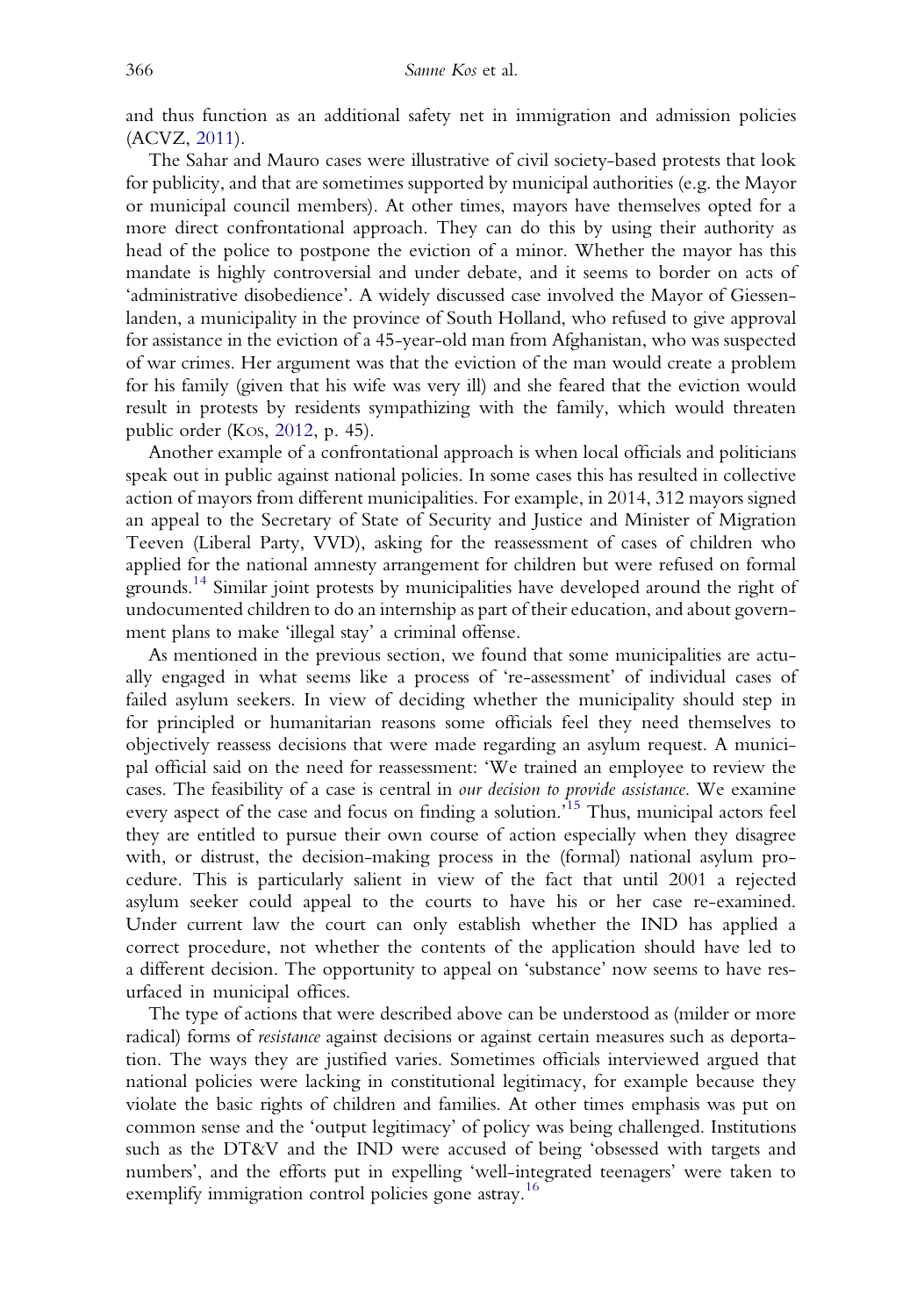#### Municipal Networks: Collaboration, Diplomacy and Lobbying

In order to mediate in individual cases in a diplomatic manner, which is often the most effective strategy, municipal officials can draw on their contacts at IND and DT&V. Even though relations tend to be better with DT&V than with the IND, several studies (e.g. REGIOPLAN, [2009\)](#page-21-0) demonstrate that both national institutions are reluctant to provide information on specific cases to the municipalities. Such information, however, is indispensable for local officials in order to assess the expectations of individuals they want to help.

In order to be more effective municipal officials actively form networks with colleagues in other municipalities. These networks function to support each other by gaining access to the relevant officials at IND and DT&V, with the operation of care arrangements for undocumented migrants, with lobbying in favour of individual cases, and to influence the policy-making process on a national level. The very existence of these platforms and networks is experienced as a response to the lack of democratic legitimacy of asylum policy, and the need for local stakeholders to be taken more seriously by the national government and its executive branches. Both municipal officials and representatives of NGOs that are active in defending the rights of failed asylum seekers often justify these actions by mixing moral and human rights-based arguments with a critique of the lack of output legitimacy of existing policy implementation. For instance, a representative of the Foundation for the Undocumented suggested that 'COA is intensively trying to put people on the street', and a municipal official explained that the presence of undocumented migrants was a direct result of the fact that the Immigration Service was 'under huge pressure from the cabinet to increase the return figures'. [17](#page-18-0) However, we should emphasize that whereas our respondents working for NGOs and municipalities questioned the 'attitude' and 'organizational culture' of the main executive organizations (IND and DT&V) on several occasions, when we talked to employees of these organizations they emphatically denied they were evading international agreements and human rights standards. As one region manager of DT&V (and former employee of IND) said the asylum procedures were conducted in accordance with existing international standards; 'there is the Refugee Convention, and that is the basis for making a reasonable case to be granted asylum, and that is that. End of story'.

#### Local Return Programmes

A fourth form of activities are the so-called 'Local Return programmes', for example the programme 'Perspective'<sup>[18](#page-18-0)</sup> for underage failed asylum applicants. This programme was started by the municipality of Utrecht and then adopted by several municipalities and eventually for a limited period by the national government. A municipal actor said of the results of this programme:

We have a point of support for former under aged asylum applicants with the 'Perspective' program since 2003. We give this group support and guidance, even if they do not have a residence permit. This program has excellent results, even better than the pro-grams of the national government.<sup>[19](#page-18-0)</sup>

Municipalities tend to combine humanitarian considerations with a pragmatic approach, in which it is important for individuals to have some kind of perspective, either in the form of return or by having opportunities to obtain a residence permit. In both cases they are willing to assist if the undocumented migrant fits the criteria. The municipalities that offer local support programmes claim that they are effective, in part because they are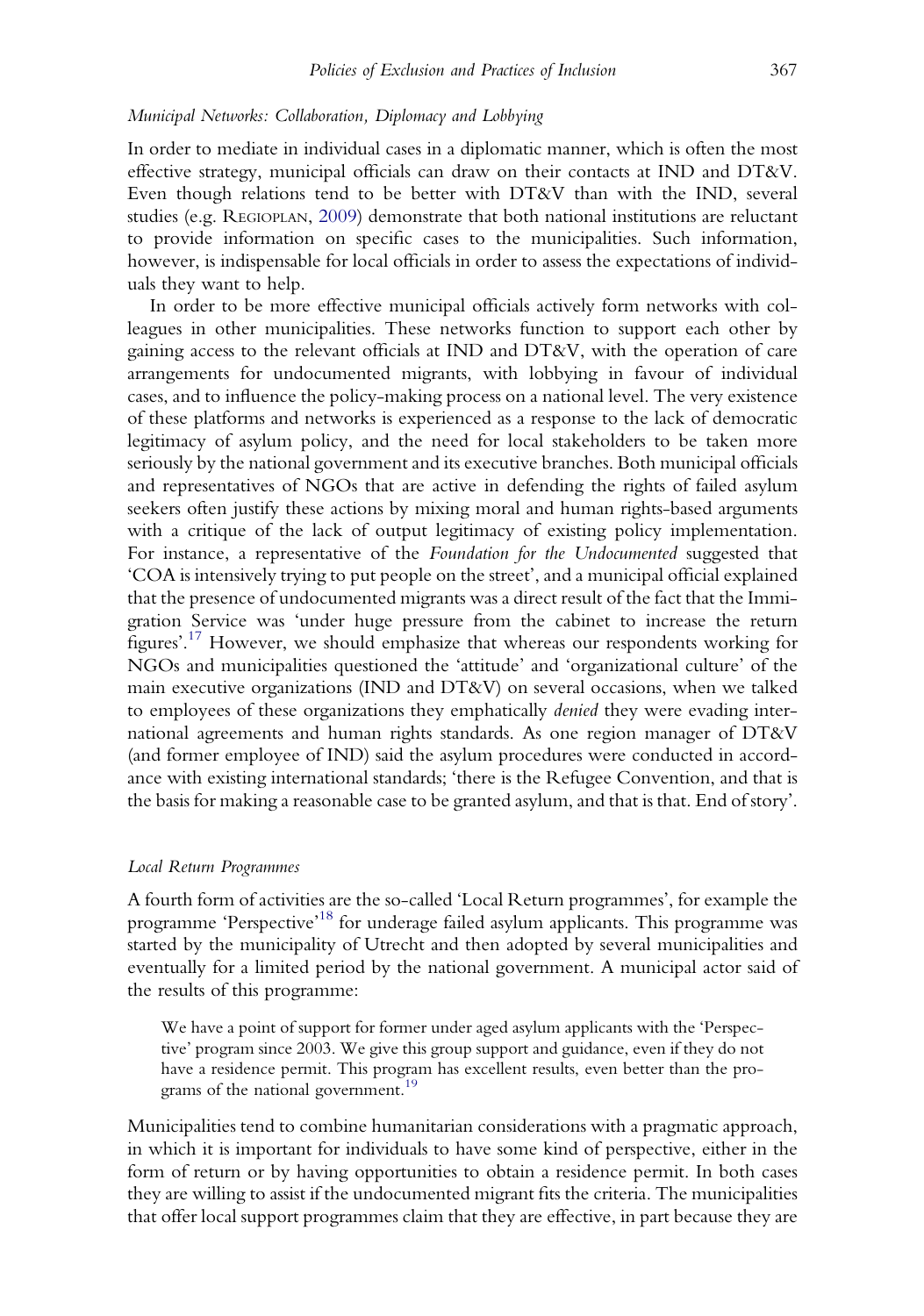not strictly bound to the time frame of expulsion within 28 days after rejection of the asylum request which is set by the national government. These programmes are in line with national policy objectives and therefore complementary, but by combining a flexible time frame with clearly defined targets, and because of the level of commitment of the asylum seeker and the officials, they have tended to outperform other (national) programmes. Local return programmes thus complement national policies and are mostly justified by questioning the output legitimacy of existing programmes. However, the fact that at times a reassessment of the grounds for refusing a residence permit is asked for again demonstrates the degree to which municipal actors question the legitimacy of the execution of asylum procedures in the Netherlands and challenge the outcomes on moral and legal grounds. Even though municipalities claim their programmes to be more effective, there is no desire for their expansion. As several municipalities report, return programmes are understood to first and foremost be a responsibility of the national government.

#### **CONCLUSION**

Municipalities in the Netherlands have developed a broad range of activities to deal with the local consequences of immigration control policies. Substantial numbers of failed asylum seekers and their families end up stranded in the Netherlands, with a precarious legal status and excluded from access to most public services and facilities, and officially banned from participating in the formal economy and housing market. Particularly in the larger cities local authorities have, together with NGOs and citizens, set up and continue to operate emergency reception and accommodation. But, as we have demonstrated, municipalities have also developed practices that go beyond ad hoc emergency measures. We have analysed these practices as patchworks of activities that cushion, complement and counter national policies of exclusion. Municipal officials maintain strong networks with colleagues in other municipalities and with local partners and NGOs, they actively lobby national political and administrative authorities as well as the media, both for individual cases and in order to challenge broader policy programmes. At times they develop these activities under the radar and diplomatically, but often municipalities also speak out publicly and collectively. We have also looked at the ways municipal officials and politicians justify these practices and actions, and in what ways they thereby challenge the legitimacy of policy programmes developed by the national government and implemented by its various executive branches. We have defined legitimacy in terms of 'having good reasons to comply with', and we, therefore, see these practices and forms of resistance as potential openings for democratic debate on policy objectives as well as for policy learning. In order to map out the consequences of what municipalities are doing we distinguish in this conclusion between: (1) municipalities developing alternative and/or complementary practices and ways of doing, (2) municipalities playing an important signalling function with respect to policy implementation and its 'failures' and finally (3) municipalities playing a role in building up social and political pressure on the government and national political parties.

With regard to the first consequence we found various activities employed by municipal actors (usually in close collaboration with civil society-based initiatives and organizations) that can be seen as alternative or complementary to what the national government provides (or fails to provide). First, municipalities provide emergency reception in the form of housing, food and medical care, both incidentally for specific individuals and families, and more structurally as is the case for the groups of failed asylum seekers that are temporarily living in squatted buildings or camps. These measures are by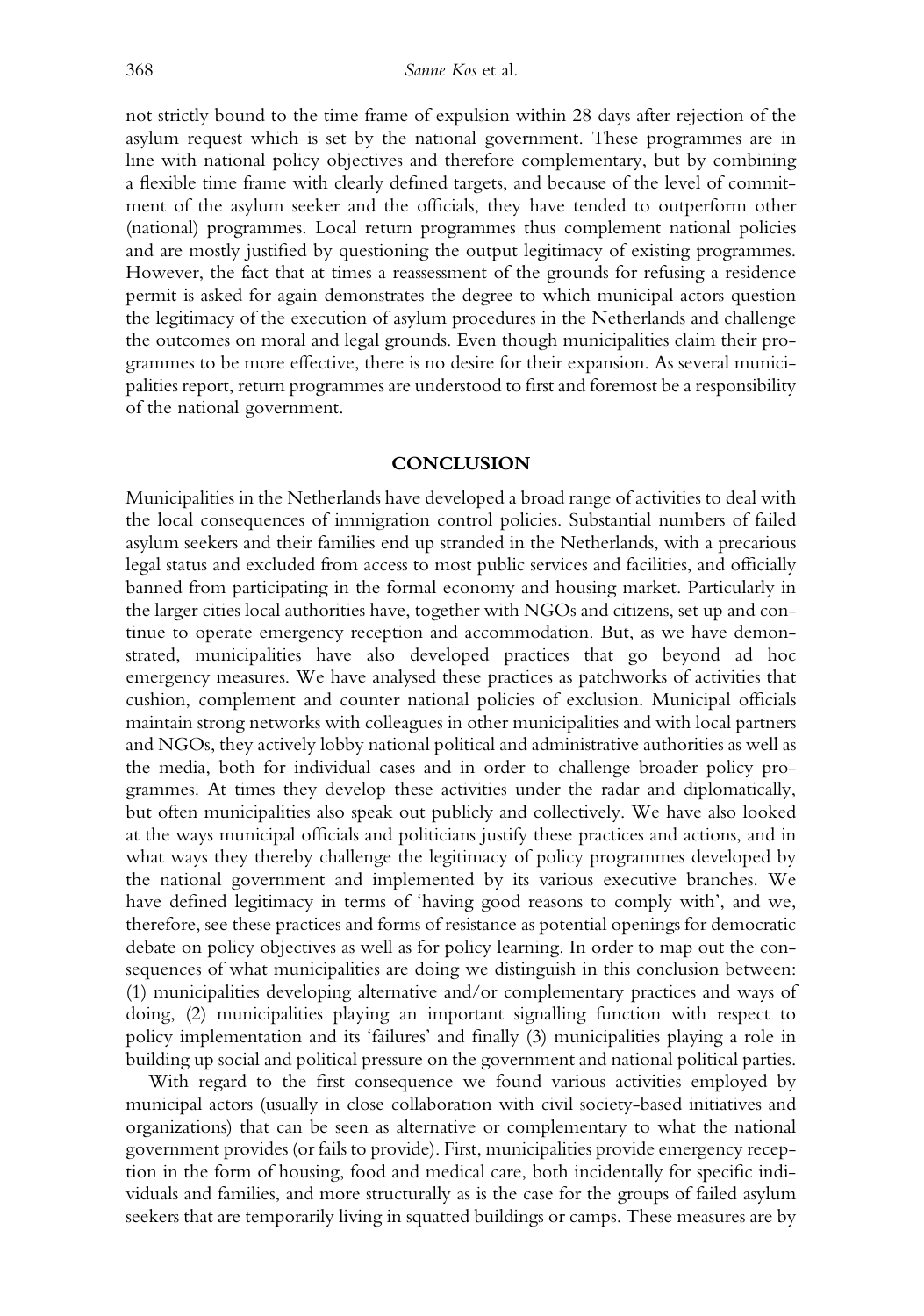and large justified by pointing to the lack of output legitimacy of national policies (the mere fact that these people continue to live in Dutch cities is pointed to as evidence that policy implementation is 'unsuccessful'). But they are also defended in light of basic human rights and pragmatic considerations (in our interviews officials referred to concerns about public order as well as to their own ethical obligations to assist 'people in need'). Second, municipalities have set up local return programmes, claiming (not without reason) they were often better able to help individuals work on a successful return to their country of origin. Even though the experiences with such programmes, in for example Utrecht, were positive there is little political support to continue or expand these initiatives, primarily because 'return programmes' should remain embedded within the broader asylum procedure under the responsibility of the national government. Further legitimizing local return programmes is said to be at odds with the idea that 'formally' failed asylum seekers should not be living in Dutch cities in the first place. Finally, municipalities have in some cases taken up the role of either themselves making decisions on whether failed asylum seekers are entitled to support (for example by being given access to an emergency accommodation or by being admitted into a local return programme), or they have begun lobbying for individual cases because they deemed the existing procedures insufficiently fair and careful. We think that in general it is wise to develop an additional 'safety net' for failed asylum seekers, for example by allowing (local) authorities to demand that an individual is given a residence permit because of 'personal or humanitarian circumstances' (as is the case in the German Härtefallkommisionen), but we also want to signal that it is a major challenge for the legitimacy of the instances responsible for conducting the asylum procedure if the outcomes are actively being questioned by government officials at other institutional levels.

A second role that municipal activities in this domain fulfil is to signal when existing programmes and/or their execution are failing to solve the problems for which they were introduced or are creating (unforeseen) negative side effects. That is when policies lack output legitimacy. In many occasions, we have seen municipal actors, together with citizens and NGOs, speak out against the ineffectiveness or the moral wrongness of policies and measures taken by the national government and its executive organizations. This has been the case notably around the individual situations of 'well-integrated' teenagers, but also with regard to the impossibility of upholding strict policies fencing off local welfare arrangements. Municipalities have sought to use their common force to bring concerns to the attention of national politics, notably via the official platform organization (VNG). In November 2014, the VNG again demanded that the government work together with the municipalities in order to realize reception facilities for failed asylum seekers (VNG [2014\)](#page-21-0).<sup>[20](#page-19-0)</sup> Other platform organizations speaking for municipal governments (such as LOGO) have demanded the same, and thus municipalities end up almost literally asking for the same policy changes as advocacy (platform) organizations that are involved with legal and social support for undocumented migrants in the Netherlands, such as the Refugee Council, Amnesty International and the INLIA. While the official reaction of the government to this request is pending at the time of writing, the Central Appeals Tribunal now considers municipalities 'obliged' to offer bed–bread–bath arrangements for failed asylum seekers.<sup>21</sup>

The way municipalities and their platform organizations pick up on these concerns of NGOs and verdicts of (international) courts is also illustrative of the third consequence of the municipal activities that we have discussed in this article. That is that municipalities also play a role in mobilizing public and political opinion and thus raising pressure on the national government. However, at this point we want to stress that we do not want the reader to infer that Dutch municipalities are simply opposed to restrictive asylum and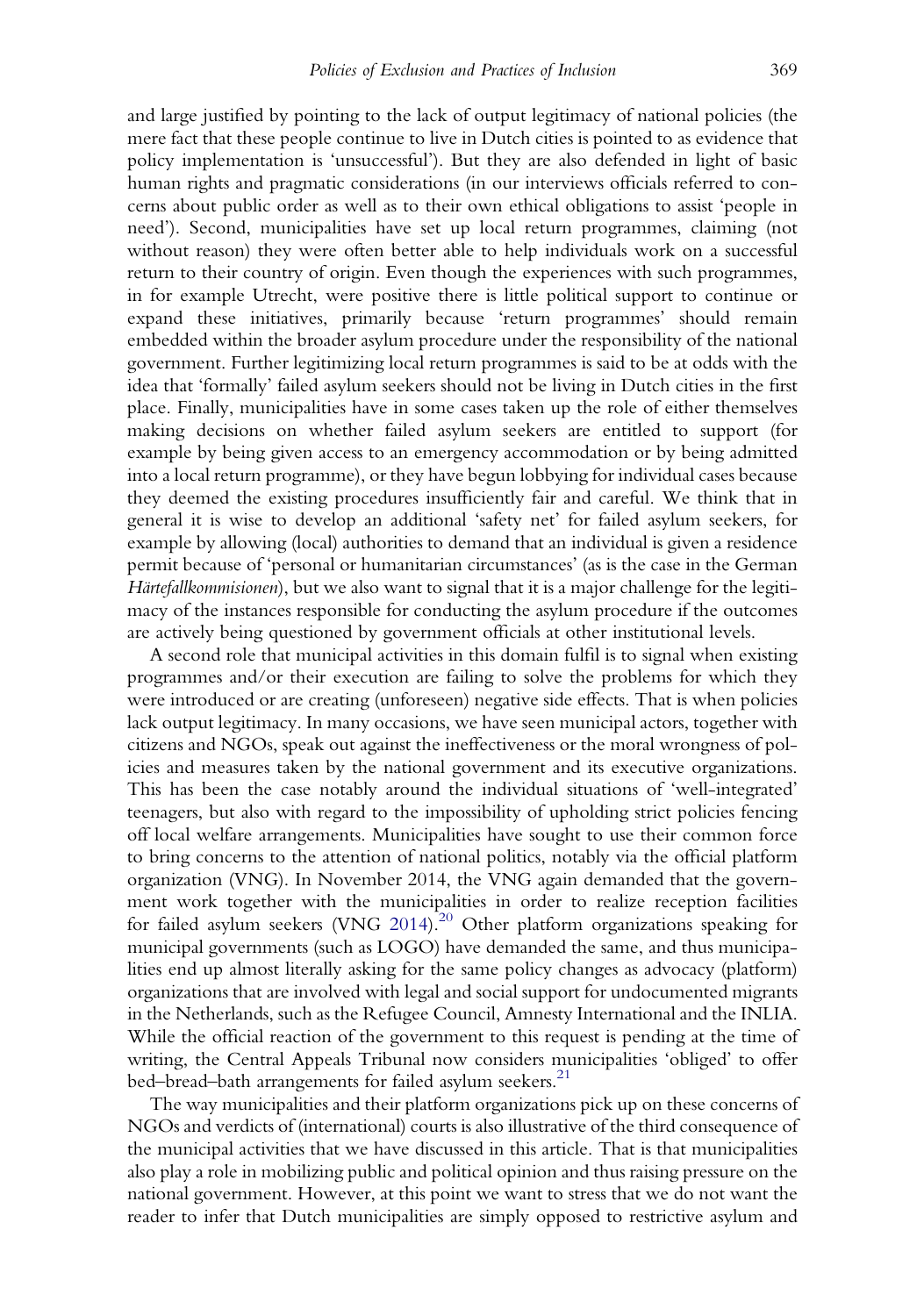<span id="page-17-0"></span>immigration policies, or that local communities in the larger cities are more tolerant towards (irregular) migrants. We signalled that party-political differences were often intersecting with disagreements between the two institutional levels (national and municipal). For example, the left-leaning city of Utrecht has been quite outspoken in justifying its resistance to policies implemented by a right-leaning government, especially when that government was supported by the radical right populist PVV. Some of the highly mediatized local actions in support of the 'well-integrated' children of failed asylum seekers who risked being expelled, have co-existed rather well with widespread political support for restrictive national policies. Also the revival of local protests around the placement of (larger) reception centres that developed because of the arrival of refugees from Syria shows that there is no reason to think that in general municipal governments and local communities have a more 'welcoming' attitude when it comes to accommodating immigrants and asylum seekers. Tensions, therefore, continue to exist between political support for 'restrictive, yet just' immigration and asylum policies, and reluctance to witness and accept the costs of attempts to actually implement the corresponding measures.

Acknowledgements – This article draws on empirical research carried out by Sanne Kos (as part of her MA thesis entitled *Policies of exclusion and the municipal government* (University of Amsterdam, 2012)) and by Inge Versteegt and Marcel Maussen published as Contested Policies of exclusion: Resistance and protest against asylum policy in the Netherlands (2012). Coordinator: Prof. Dr Anna Triandafyllidou, Robert Schuman Centre for Advanced Studies, European University Institute. This article has greatly benefitted from the constructive comments of three anonymous referees as well as from copyediting comments by Marc Welsh and Polly Pallister-Wilkins.

#### FUNDING

The research conducted by Versteegt and Maussen was part of a project financed by the European Commission, DG Research, 7th Framework Program, Socio-Economic Sciences and Humanities, 'Tolerance, Pluralism and Social Cohesion: Responding to the Challenges of the 21st Century in Europe' (ACCEPT PLURALISM) (2010–13) (call FP7-SSH-2009-A, grant agreement no. 243837).

#### **NOTES**

- 1. In this article, the term 'failed asylum seeker' is used to refer to all people who have demanded asylum in the Netherlands (or the EU), and whose asylum request has been turned down, either permanently (after an appeal) or after the '28 days procedure' (in which case they can still appeal but no longer have a right to government-provided housing and assistance (see below)). 'Failed asylum seekers' can, in some cases, have a legal residence status for a limited period, for example for individual humanitarian reasons or when there is a danger of 'refoulement'. The prospects of obtaining the right to stay in the Netherlands will vary within this broad category of 'failed asylum seekers', as will, obviously, the degree of 'precariousness' of the lives of individuals, families and children involved. Finally, one should notice that 'failed asylum seekers' without a legal residence are an important part of a broader group of 'undocumented migrants'.
- 2. National Reception Centres, such as the one in Ter Apel, are so-called Central Agency for the Reception of Asylum Seekers (COA) locations. COA is responsible for the reception, supervision and departure (from the reception location) of asylum seekers coming to the Netherlands. These include asylum reception centres, family centres and detention centres.
- 3. NOS Journaal, 21 November 2012.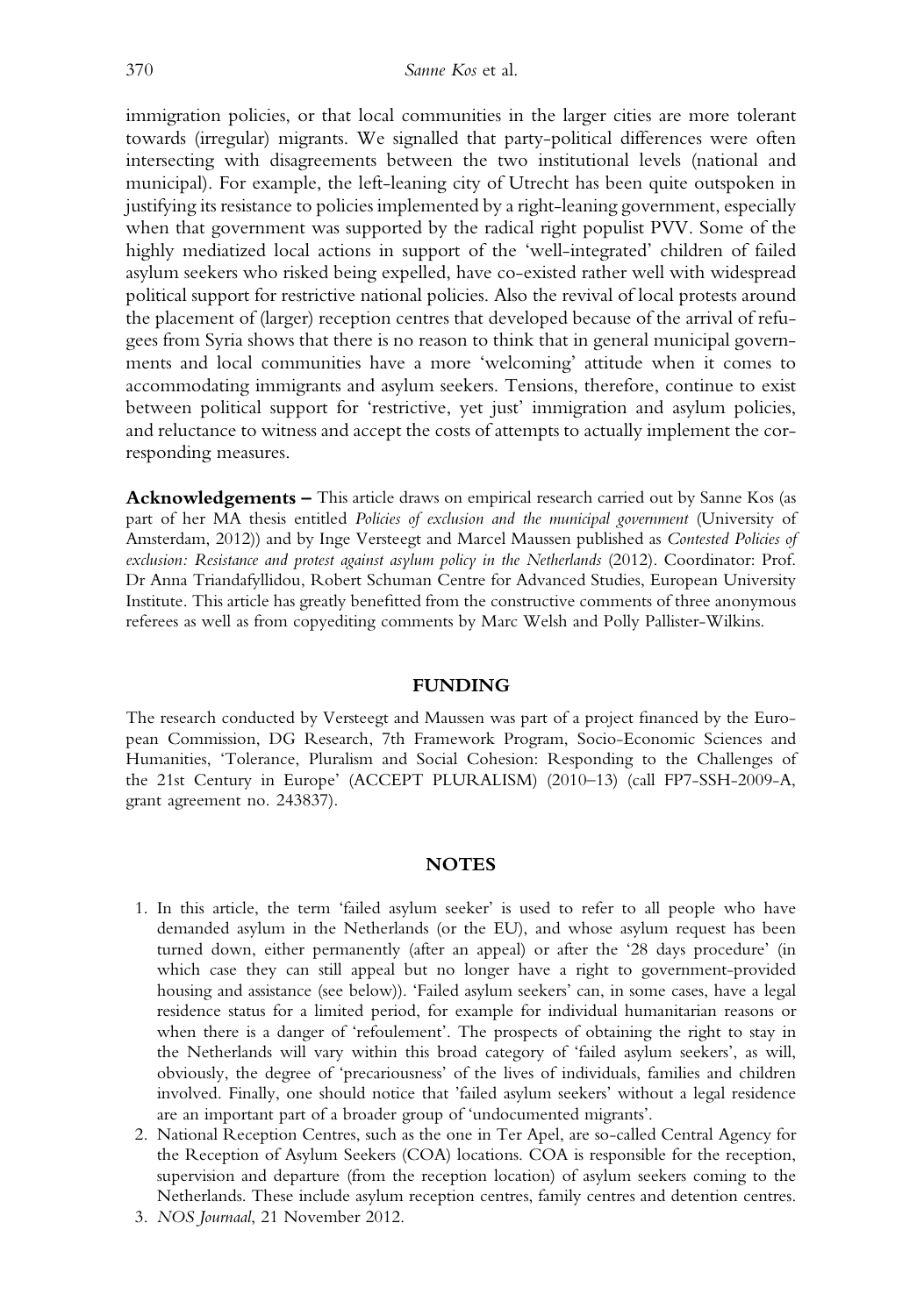- <span id="page-18-0"></span>4. The 'what I am about' note on the home page of State Secretary Teeven read, for example: 'I aim to give asylum seekers clarity as soon as possible, allowing them to focus on their future. That also implies an active and consistent repatriation policy' (available at: [http://](http://www.government.nl/government/members-of-cabinet/fred-teeven) [www.government.nl/government/members-of-cabinet/fred-teeven](http://www.government.nl/government/members-of-cabinet/fred-teeven)) (accessed on 30 September 2014).
- 5. See, for example, the 'Lampedusa in Hamburg' group in Hamburg which has been very active since March 2013. See: <http://lampedusa-hamburg.info/> (accessed on 14 December 2014). Or the protest around an occupied school in Berlin (Kreuzberg) in the Summer of 2014 (Der Tagesspiegel, 8 August [2014](#page-19-0); SpiegelOnline, 2 July [2014\)](#page-21-0).
- 6. The National Platform Organization of Municipalities for Shelter (and Return) (LOGO organization) signalled in March 2012 that a great number of failed asylum seekers in actual fact continued to sojourn in Dutch municipalities, often on the streets (LOGO, [2012\)](#page-20-0).
- 7. 'Local forums' are but one among several 'accountability forums'. With regard to constitutional legitimacy, for example, international organizations and courts also oblige the Dutch government to provide further justifications for its policies and measures. The Dutch government has been criticized for regularly transgressing or looking for the limits of internationally agreed legal standards; notably rules set by the European Convention on Human Rights and EU Law. The government received a slap on the wrist from the European Court of Human Rights for ignoring article 3 (protection against inhuman treatment and torture) when returning a rejected asylum seeker to Somalia (NRC-Handelsblad, 11 January [2007\)](#page-21-0). In its formulation of rules pertaining to family migration the government made explicit that it sought to stretch the European norms (BONJOUR, [2010](#page-19-0), p. 317). And in 2011, the European Commission expressed serious doubts about the legality (and feasibility) of Dutch plans to criminalize irregular residence. Amnesty International, among others, time and again points out the disproportionate use made by the Dutch authorities of aliens' detention (DE HART et al., [2012](#page-19-0)).
- 8. It should be noted that some municipalities continue to provide emergency reception, but do not always mention this explicitly in their budgets (WODC, [2011](#page-21-0), pp. 144–147).
- 9. This observation by the municipalities that continue providing reception, namely that the strict application of the linking principle and regulations included in the New Aliens Act is causing humanitarian problems and negative effects for society, is confirmed in a recent report by the Advisory Committee on Migration Affairs (ACVZ) entitled Right to protection of human dignity ([2012](#page-19-0)). Municipalities argue that the current situation has not improved sufficiently so as to justify closing the emergency facilities. The ACVZ observed in its report that this cannot but cause friction between administration levels and might well be at odds with European and International human rights agreements (ACVZ, [2012](#page-19-0), p. 116).
- 10. Interviews were conducted with representatives of the following NGOs: Church in Action, the Foundation Accommodation Homeless Aliens in Utrecht and the Foundation National Support for the Undocumented (LOS).
- 11. The position paper Repatriation and Departure (Leidraad Terugkeer en Vertrek) of the Repatriation and Departure Service (DT&V) states that the municipalities should have the intention to terminate all facilities to undocumented migrants as it is the responsibility of the migrant to leave the country on his or her own behalf (DT&V, [2013](#page-20-0), p. 13).
- 12. For a more complete overview of NGOs that are involved in asylum policies and their con-sequences see VERSTEEGT and MAUSSEN ([2012](#page-21-0), pp. 98-101).
- 13. Interview municipal official in Utrecht, 2012.
- 14. One of the amnesty's conditions was that the asylum seeker had permanently been on the national authorities' radar. Those who were under the care of local authorities often were confronted with the claim that they had not officially been residing in the country.
- 15. Interview municipal official, June 2012 (our emphasis, SK, MM and JD).
- 16. Interview with representative of Church in Action February 2012.
- 17. Interview municipal official May 2012.
- 18. This program started in 2003 in Utrecht and was in 2011 adopted by 20 other municipalities.
- 19. Interview municipal official April 2012.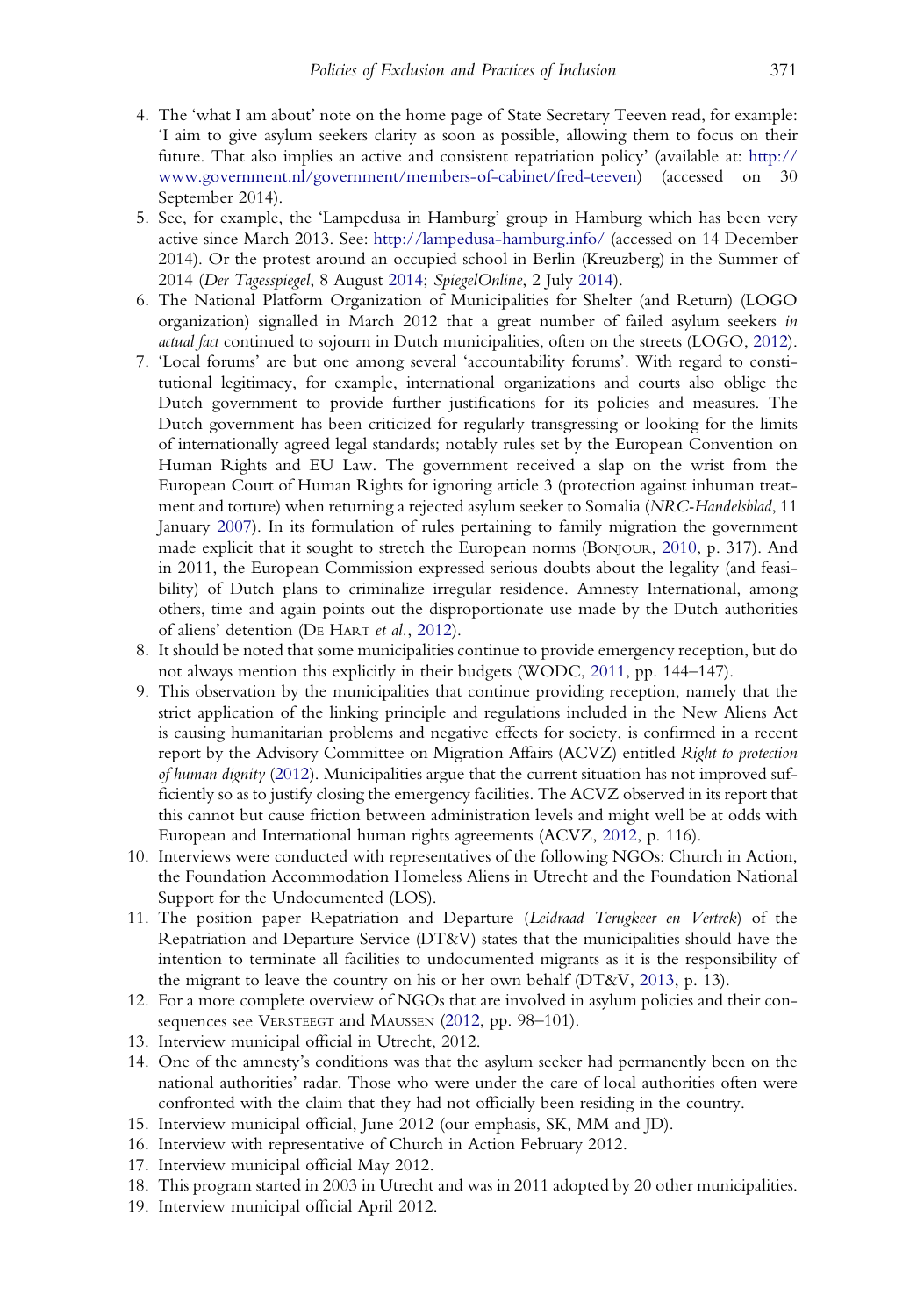- <span id="page-19-0"></span>20. In itself this letter was connected to a decision of the European Committee of Social Rights of 10 November 2014 with regard to a complaint submitted by the Conference of European Churches concerning respect for 'the right of undocumented adult migrants to food, clothing and shelter'. Complaint number 90/2013.
- 21. See 'Uitspraak Centrale Raad van Beroep verplicht centrumgemeenten tot bieden BBB' [Verdict of Central appeals Tribunal obliges central municipalities to offer BBB]. Website LOGO (available at: [http://www.logogemeenten.nl/nieuws/item/161/uitspraak](http://www.logogemeenten.nl/nieuws/item/161/uitspraak-centrale-raad-van-beroep-verplicht-centrumgemeenten-tot-bieden-bbb)[centrale-raad-van-beroep-verplicht-centrumgemeenten-tot-bieden-bbb\)](http://www.logogemeenten.nl/nieuws/item/161/uitspraak-centrale-raad-van-beroep-verplicht-centrumgemeenten-tot-bieden-bbb) (accessed on 20 December 2014).

#### **REFERENCES**

- ACVZ (Advisory Committee on Migration Affairs). (2011) For Reasons of Societal interest: Advisory Report on Involving Local Authorities and Communities in the Exercise of Discretionary Powers. ACVZ, The Hague.
- ACVZ (Advisory Committee on Migration Affairs). (2012) Right to Protection of Human Dignity. ACVZ, The Hague.
- ALINK F. B. (2006) Crisis als kans? Over de relatie tussen crises en hervormingen in het vreemdelingenbeleid van Nederland en Duitsland [Crisis: opportunity to reform?] Unpublished doctoral thesis, Utrecht University, Utrecht.
- BADER V. (2010) Complex legitimacy in compound polities: the EU as example, Representation 46(3), 261–279.
- BONJOUR S. (2010) Between integration provision and selection mechanism. Party politics, judicial constraints, and the making of French and Dutch policies of civic integration abroad, European Journal of Migration and Law 12(3), 299–318.
- BOVENS M. (1996) Conflicting loyalties: ethical pluralism in administrative life, International Journal of Public Administration 19(11–12), 2195–2211.
- BOVENS M. (2007) Analysing and assessing public accountability: a conceptual framework, European Law Journal 13(4), 447–468.
- BROEDERS D. and ENGBERSEN G. (2007) The fights against illegal migration: identification policies and immigrants' counterstrategies, American Behavioral Scientist 50(12), 1592–1609.
- CELIKATES R. (2014) Civil disobedience as a practice of civic freedom, in OWEN D. (Ed.) On Global Citizenship. James Tully in Dialogue, pp. 207–228. Bloomsbury Press, London.
- CHAUVIN S. and GARCÉS-MASCARENÃS B. (2012) Beyond informal citizenship: the new moral economy of migrant illegality, International Political Sociology 6(3), 241-259.
- CONLON D. and GILL N. (2013) Gagging orders: asylum seekers and paradoxes of freedom and protest in liberal society, Citizenship Studies 17(2), 241–259.
- CORNELIUS W. A. and TSUDA T. (2004) Controlling immigration: the limits of government intervention, in CORNELIUS W. A., MARTIN P. L. and HOLLIFELD J. F. (Eds) Controlling Immigration. A Global Perspective, pp. 3–48. Stanford University Press, Stanford, CA.
- DE HART B., MINDERHOUD P., STRIK T. and TERLOUW A. (2012) De immigratievoorstellen van Rutte II ontrafeld [Deciphering the immigration proposals of the second Rutte cabinet], Asiel & Migratierecht 27(10), 524–530.
- DE VOLKSKRANT. (2014) VNG werkt aan landelijke regeling voor opvang uitgeprocedeerden. 2 September (available at: [http://www.volkskrant.nl/politiek/gemeenten-werken-aan](http://www.volkskrant.nl/politiek/gemeenten-werken-aan-landelijke-regeling-voor-opvang-uitgeprocedeerden~a3728814/)[landelijke-regeling-voor-opvang-uitgeprocedeerden~a3728814/](http://www.volkskrant.nl/politiek/gemeenten-werken-aan-landelijke-regeling-voor-opvang-uitgeprocedeerden~a3728814/)) (accessed on 15 January 2015).
- DER TAGESSPIEGEL. (2014) Mann bei Streit in Gerhart Hauptmann Schule verletzt. 8 August (available at: [http://www.tagesspiegel.de/berlin/bezirke/kreuzberg-blog/kreuzberg-mann](http://www.tagesspiegel.de/berlin/bezirke/kreuzberg-blog/kreuzberg-mann-bei-streit-in-gerhart-hauptmann-schule-verletzt/10312128.html)[bei-streit-in-gerhart-hauptmann-schule-verletzt/10312128.html](http://www.tagesspiegel.de/berlin/bezirke/kreuzberg-blog/kreuzberg-mann-bei-streit-in-gerhart-hauptmann-schule-verletzt/10312128.html)) (accessed on 7 January 2015).
- DOOMERNIK J. (2012) Migration controls and their perverse consequences, in VAN DEN ANKER C. and VAN LIEMPT I. (Eds) Human Rights and Migration. Trafficking for Forced Labour, pp. 69–88. Palgrave Macmillan, Houndmills.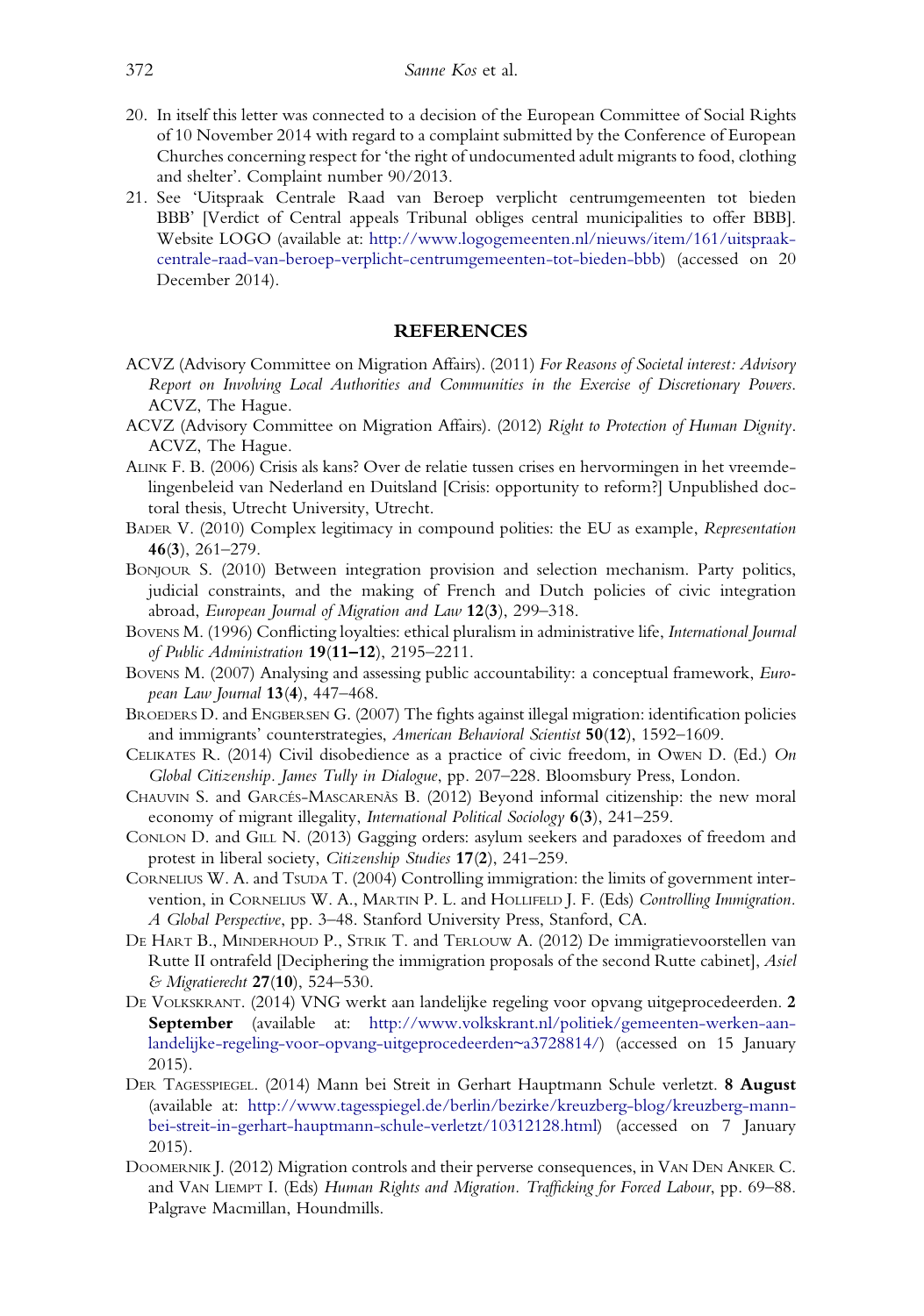- <span id="page-20-0"></span>DOOMERNIK J. and JANDL M. (2008) Conclusions, in DOOMERNIK J. and JANDL M. (Eds) Modes of Migration Regulation and Control in Europe, pp. 203–212. Amsterdam University Press, Amsterdam.
- DT&V (Dienst Terugkeer en Vertrek [Repatriation and Departure Service]). (2013) Leiddraad terugkeer en vertrek [Position Paper Repatriation and Departure]. DT&V, The Hague.
- ENGBERSEN G., VAN SAN M. and LEERKES A. (2006) A room with a view. Irregular immigrants in the legal capital of the world, Ethnography 7(2), 209–242.
- GIBNEY M. (2008) Asylum and the expansion of deportation in the United Kingdom, Government and Opposition 43(2), 146–167.
- GUIRAUDON V. and LAHAV G. (2000) A reappraisal of the state sovereignty debate: the case of migration control, Comparative Political Studies 33(2), 163–195.
- HABERMAS, J. (1997) Popular sovereignty as procedure, in BOBHMAN J. and REGS W. (Eds) Deliberative Democracy, pp. 35–65. Cambridge University Press, Cambridge.
- HET PAROOL. (2014a) Ambulancepersoneel kon Vluchtgebouw niet in na val asielzoeker [Emergency services could not enter refugee building after asylum seeker fell]. 27 August (available at: [http://www.parool.nl/parool/nl/224/BINNENLAND/article/detail/3725059/2014/](http://www.parool.nl/parool/nl/224/BINNENLAND/article/detail/3725059/2014/08/27/Ambulancepersoneel-kon-Vluchtgebouw-niet-in-na-val-asielzoeker.dhtml) [08/27/Ambulancepersoneel-kon-Vluchtgebouw-niet-in-na-val-asielzoeker.dhtml\)](http://www.parool.nl/parool/nl/224/BINNENLAND/article/detail/3725059/2014/08/27/Ambulancepersoneel-kon-Vluchtgebouw-niet-in-na-val-asielzoeker.dhtml) (accessed on 7 January 2015).
- HET PAROOL. (2014b) Asielzoeker Vluchtgarage overleden na vechtpartij [Asylum seeker refugee garage dies after fight]. 25 August (available at: [http://www.parool.nl/parool/nl/4048/](http://www.parool.nl/parool/nl/4048/AMSTERDAM-ZUIDOOST/article/detail/3724485/2014/08/25/Asielzoeker-Vluchtgarage-overleden-na-vechtpartij.dhtml) [AMSTERDAM-ZUIDOOST/article/detail/3724485/2014/08/25/Asielzoeker-Vluchtgarage](http://www.parool.nl/parool/nl/4048/AMSTERDAM-ZUIDOOST/article/detail/3724485/2014/08/25/Asielzoeker-Vluchtgarage-overleden-na-vechtpartij.dhtml)[overleden-na-vechtpartij.dhtml](http://www.parool.nl/parool/nl/4048/AMSTERDAM-ZUIDOOST/article/detail/3724485/2014/08/25/Asielzoeker-Vluchtgarage-overleden-na-vechtpartij.dhtml)) (accessed on 7 January 2015).
- ISIN E. F. (2005) Engaging, being, political, Political Geography 24(3), 373–387.
- KOS S. M. C. (2012) Policies of exclusion and the municipal government. MA thesis, Department of Political Science, University of Amsterdam, Amsterdam.
- LAHAV G. and GUIRAUDON V. (2006) Actors and venues in immigration control: closing the gap between political demands and policy outcomes, West European Politics 29(2), 201–223.
- LEERKES A., VARSANYI M. and ENGBERSEN G. (2012) Local limits to migration control: practices of selective migration policing in a restrictive national policy context, *Police Quarterly* 15(4), 446– 475.
- LOGO (National Platform Organization of Municipalities for Shelter (and Return)). (2012) Brief gericht aan minister voor Immigratie, Integratie en Asiel betreffende de problematiek van dakloze asielzoekers [Letter addressed to the Minister of Immigration, Integration and Asylum concerning the situation of homeless asylum seekers]. Groningen, 19 March.
- MCNEVIN A. (2011) Contesting Citizenship: Irregular Migrants and New Frontiers of the Political. Columbia University Press, New York, NY.
- MINISTERIE VAN VEILIGHEID EN JUSTITIE. (2012) Rapportage Vreemdelingenketen. Periode Januari-December 2012. The Hague (available at: [http://www.rijksoverheid.nl/documenten](http://www.rijksoverheid.nl/documenten-en-publicaties/rapporten/2013/04/05/rapportage-vreemdelingenketen-periode-januari-december-2012.html)[en-publicaties/rapporten/2013/04/05/rapportage-vreemdelingenketen-periode-januari](http://www.rijksoverheid.nl/documenten-en-publicaties/rapporten/2013/04/05/rapportage-vreemdelingenketen-periode-januari-december-2012.html)[december-2012.html\)](http://www.rijksoverheid.nl/documenten-en-publicaties/rapporten/2013/04/05/rapportage-vreemdelingenketen-periode-januari-december-2012.html) (accessed on 15 January 2015).
- MINISTERIE VAN VEILIGHEID EN JUSTITIE. (2014) Rapportage Vreemdelingenketen. Periode Januari-December 2014. The Hague (available at: [http://www.rijksoverheid.nl/documenten](http://www.rijksoverheid.nl/documenten-en-publicaties/rapporten/2014/04/05/bijlage-rapportage-vreemdelingenketen-periode-januari-december-2013.html)[en-publicaties/rapporten/2014/04/05/bijlage-rapportage-vreemdelingenketen-periode](http://www.rijksoverheid.nl/documenten-en-publicaties/rapporten/2014/04/05/bijlage-rapportage-vreemdelingenketen-periode-januari-december-2013.html)[januari-december-2013.html](http://www.rijksoverheid.nl/documenten-en-publicaties/rapporten/2014/04/05/bijlage-rapportage-vreemdelingenketen-periode-januari-december-2013.html)) (accessed on 15 January 2015).
- MORAVCSIK A. (2000) The origins of human rights regimes: democratic delegation in postwar Europe, International Organization 54(2), 217–252.
- MOUFFE C. (2000) The Democratic Paradox. Verso, London.
- MUNICIPALITY OF UTRECHT. (2010) Opvang en integratie van asielzoekers en vluchtelingen in de gemeente Utrecht. [Reception and integration of asylum seekers and refugees in the municipality of Utrecht]. Municipality of Utrecht, Utrecht.
- NICHOLSS W. J. (2011) Fragmenting citizenship: dynamics of cooperation and conflict in France's immigrant rights movement, Ethnic and Racial Studies 36(4), 1–21.